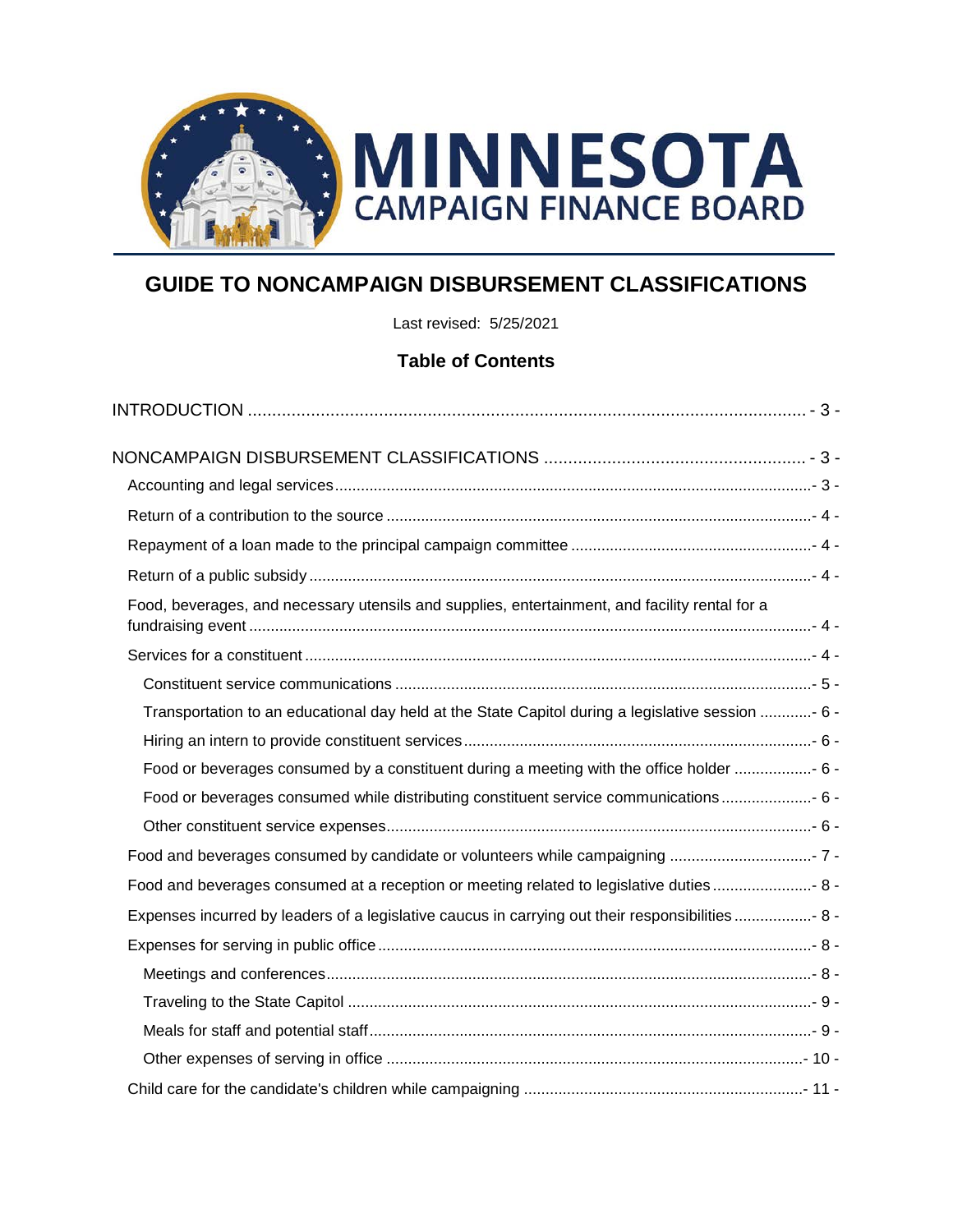| Post-general election holiday or seasonal cards, thank-you notes, or advertisements 11 -                |  |
|---------------------------------------------------------------------------------------------------------|--|
|                                                                                                         |  |
|                                                                                                         |  |
|                                                                                                         |  |
|                                                                                                         |  |
| Candidate's attendance at a political party's state or national convention in Minnesota  12 -           |  |
| Other purchases or payments specified in Board rules or advisory opinions, including bank fees- 12 -    |  |
|                                                                                                         |  |
|                                                                                                         |  |
|                                                                                                         |  |
|                                                                                                         |  |
| Donation to county obligated to incur special election expenses due to candidate's resignation- 13 -    |  |
|                                                                                                         |  |
|                                                                                                         |  |
|                                                                                                         |  |
| Services for current or future constituents after, and in the same year as, the general election - 14 - |  |
| Payment of advances of credit after the year the advance was reported as an expenditure - 14 -          |  |
|                                                                                                         |  |
| Running a transition office of a winning gubernatorial candidate for six months after election - 14 -   |  |
|                                                                                                         |  |
|                                                                                                         |  |
|                                                                                                         |  |
|                                                                                                         |  |

This document is available in alternative formats to individuals with disabilities by calling 651/539-1180; 800/657-3889; or through the Minnesota Relay Service at 800/627-3529.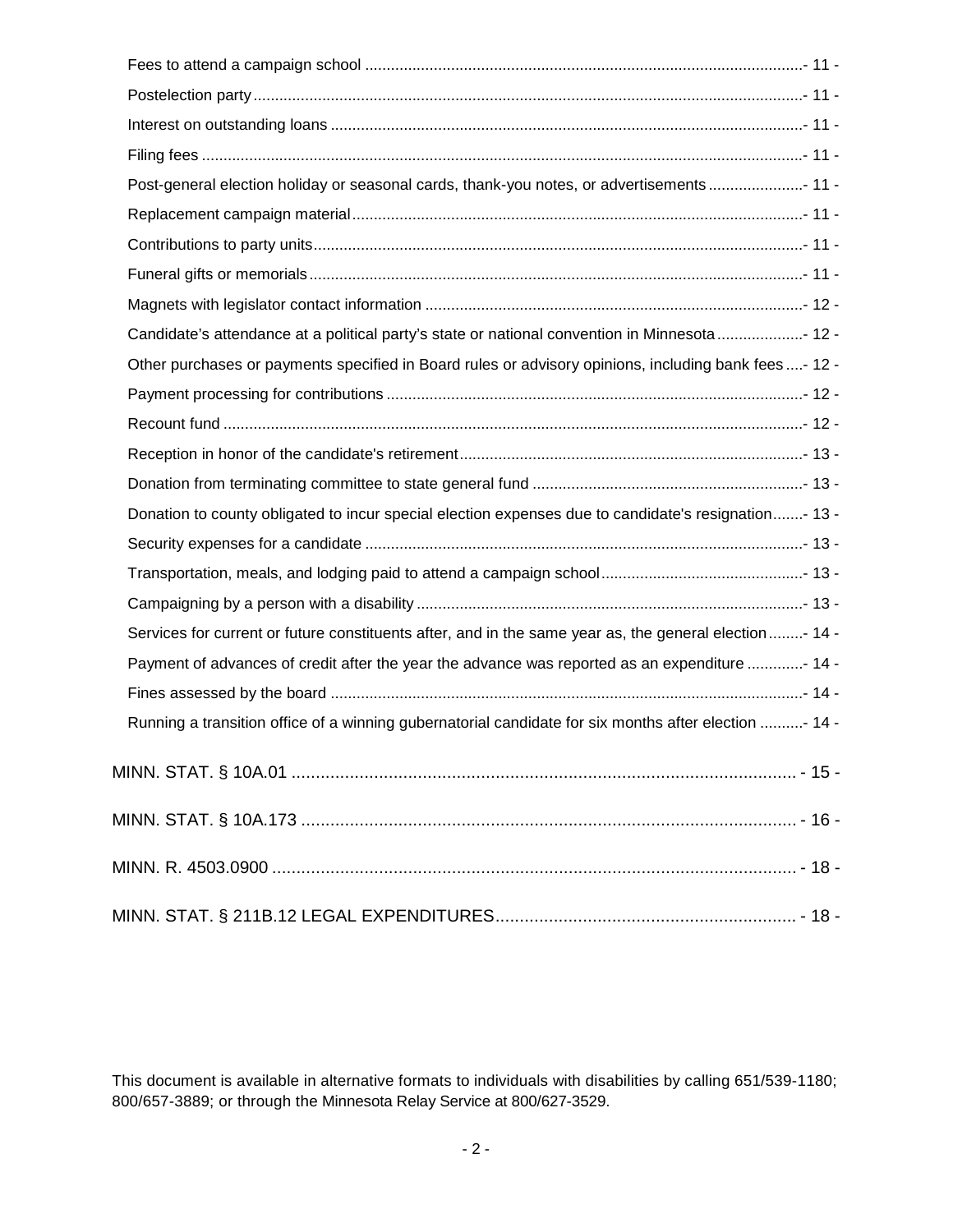#### **Introduction**

<span id="page-2-0"></span>Minnesota Statutes section 211B.12 provides that money collected for political purposes cannot be converted to personal use. Candidate committees must use money collected for political purposes either for expenditures reasonably related to the conduct of an election campaign or for noncampaign disbursements. Campaign expenditures include payments, use of in-kind contributions, and debts incurred for the purpose of influencing a candidate's nomination or election.<sup>[1](#page-2-3)</sup>

Minnesota Statutes section 10A.01, subdivision 26, and Minnesota Rules 4503.0900, subpart 1, list the categories of permitted noncampaign disbursements. Minnesota Statutes section 10A.173 clarifies specific expenses that may be claimed under four of the statutory noncampaign disbursement categories. Because noncampaign disbursements are not campaign expenditures, they do not count against the spending limits imposed by Minnesota Statutes section 10A.25 if the candidate has signed a public subsidy agreement under Minnesota Statutes section 10A.322. Noncampaign disbursements are considered to be made in the year in which the candidate made the purchase or incurred the obligation in question.

The Campaign Finance and Public Disclosure Board has issued a number of advisory opinions and enforcement decisions regarding noncampaign disbursements over the years. The Board seeks to provide greater guidance to committees regarding the use of the various noncampaign disbursement categories by summarizing those decisions, along with relevant statutes and rules, in this guide.

## **Noncampaign Disbursement Classifications**

<span id="page-2-1"></span>The statutes and rules recognize 33 separate categories of noncampaign disbursements. With very few exceptions, a permitted expense that is not a noncampaign disbursement is a campaign expenditure.<sup>[2](#page-2-4)</sup> The Board has consistently noted that campaign funds are contributions made to a committee, often by individual citizens, to help elect the candidate. For that reason, the Board has concluded that statutes permitting the use of committee funds for purposes not related to getting elected (i.e., noncampaign disbursements) should be applied narrowly.[3](#page-2-5)

The following sections summarize relevant advisory opinions (noted by number) and enforcement actions (noted by name and date), organized by the categories to which they apply. The sections also indicate when a statutory change from 2018 or later has modified or codified a position taken in an advisory opinion or enforcement action and the effective date of that change.

## <span id="page-2-2"></span>**Accounting and legal services**

Minn. Stat. § 10A.01, subd. 26 (a) (1)

Under certain circumstances funds from a principal campaign committee may be used to pay for legal services if the services relate to the candidate's chances of election and the candidate does not personally benefit from the services. [\(#328\)](https://cfb.mn.gov/pdf/advisory_opinions/AO328.pdf?t=1575321826).

Costs of legal and accounting services incurred by the principal campaign committee of a newly elected constitutional officer should be reported as noncampaign disbursements under this category. Those costs should be reported separately from legal or accounting expenditures incurred by a transition team

<span id="page-2-3"></span> <sup>1</sup> Minnesota Statutes section 10A.01, subdivision 9, defines the term "campaign expenditure."

<span id="page-2-4"></span><sup>2</sup> Minnesota Statutes section 10A.01, subdivision 9, excludes from the definition of "campaign expenditure" services volunteered by an individual, certain publishing and broadcasting by news media, and an individual volunteer's use of an automobile owned by that individual.

<span id="page-2-5"></span><sup>3</sup> *See* [Findings in the Matter of the Joe Atkins for State Representative Committee,](https://cfb.mn.gov/pdf/bdactions/1398_Findings.pdf?t=1575321978) May 27, 2016.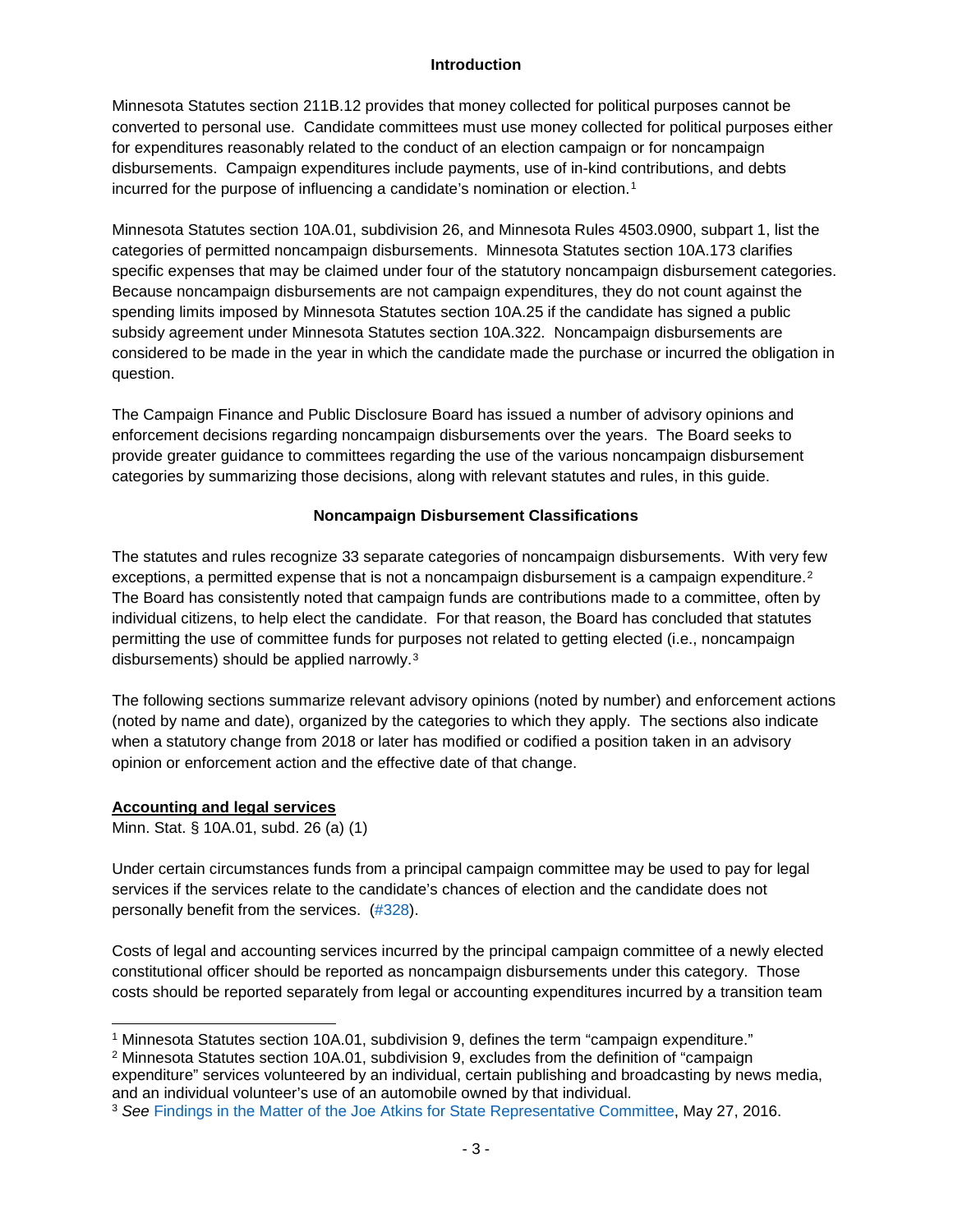preparing for that candidate to take office. Accounting and legal services used in the transition should be reported as noncampaign disbursements and classified as payment of expenses for serving in public office. [\(#346,](https://cfb.mn.gov/pdf/advisory_opinions/AO346.pdf?t=1575322143) [391\)](https://cfb.mn.gov/pdf/advisory_opinions/AO391.pdf?t=1575322238).

This category does not include costs of civil litigation not related to a candidate's election or principal campaign committee. [\(#314,](https://cfb.mn.gov/pdf/advisory_opinions/AO314.pdf?t=1575322315) [318\)](https://cfb.mn.gov/pdf/advisory_opinions/AO318.pdf?t=1575322365).

#### <span id="page-3-0"></span>**Return of a contribution to the source**

Minn. Stat. § 10A.01, subd. 26 (a) (2)

A committee's return of a contribution to its source is permitted as a noncampaign disbursement. [\(#271\)](https://cfb.mn.gov/pdf/advisory_opinions/AO271.pdf?t=1575322400).

#### <span id="page-3-1"></span>**Repayment of a loan made to the principal campaign committee**

Minn. Stat. § 10A.01, subd. 26 (a) (3)

A principal campaign committee's repayment of a loan made to that committee by the candidate is a noncampaign disbursement. [\(Findings in the Matter of a Complaint Regarding Representative Ray Cox](https://cfb.mn.gov/pdf/bdactions/archive/findings/101504Cox.pdf?t=1575322474)  [and the Ray Cox for State Representative Committee,](https://cfb.mn.gov/pdf/bdactions/archive/findings/101504Cox.pdf?t=1575322474) Oct. 15, 2004).

#### <span id="page-3-2"></span>**Return of a public subsidy**

Minn. Stat. § 10A.01, subd. 26 (a) (4)

Candidate committees are allowed to report the return of public subsidy funds as noncampaign disbursements. [\(#433\)](https://cfb.mn.gov/pdf/advisory_opinions/AO433.pdf?t=1575322541).

## <span id="page-3-3"></span>**Food, beverages, and necessary utensils and supplies, entertainment, and facility rental for a fundraising event**

Minn. Stat. § 10A.01, subd. 26 (a) (5)

The cost of paying for a candidate's band to play at a fundraising event is classified as a noncampaign disbursement for entertainment at a fundraising event. The cost of paying for a candidate's band to play at a community event that is neither a campaign event nor a campaign fundraiser is not a permissible use of committee funds. [\(#362\)](https://cfb.mn.gov/pdf/advisory_opinions/AO362.pdf?t=1575322617).

This category does not apply to payments related to fundraisers for entities other than the candidate's own principal campaign committee. [\(In the matter of the Complaint Against the People for \(Gregory\)](https://cfb.mn.gov/pdf/bdactions/897_Findings.pdf?t=1575322699)  [Davids Committee,](https://cfb.mn.gov/pdf/bdactions/897_Findings.pdf?t=1575322699) Aug. 15, 2006).

#### <span id="page-3-4"></span>**Services for a constituent**

Minn. Stat. § 10A.01, subd. 26 (a) (6)

This category includes services performed for a constituent by a member of the legislature or a constitutional officer in the executive branch as provided in Minnesota Statutes section 10A.173, subdivision 1. The full cost of the services is classified as a noncampaign disbursement if those services are performed during the time period beginning with the start of the candidate's term of office and ending with the adjournment sine die of the legislature in the election year for the office held. Adjournment sine die is adjournment without a definite date for reconvening, which occurs at the end of the two-year legislative session. Half of the cost of the constituent services is included as a noncampaign disbursement if those services are performed within 60 days after adjournment sine die of the legislature in the election year for the office held. Minn. Stat. § 10A.173, subd. 1 (a). When only half of the cost of services is included as a noncampaign disbursement, the remaining half must be classified as a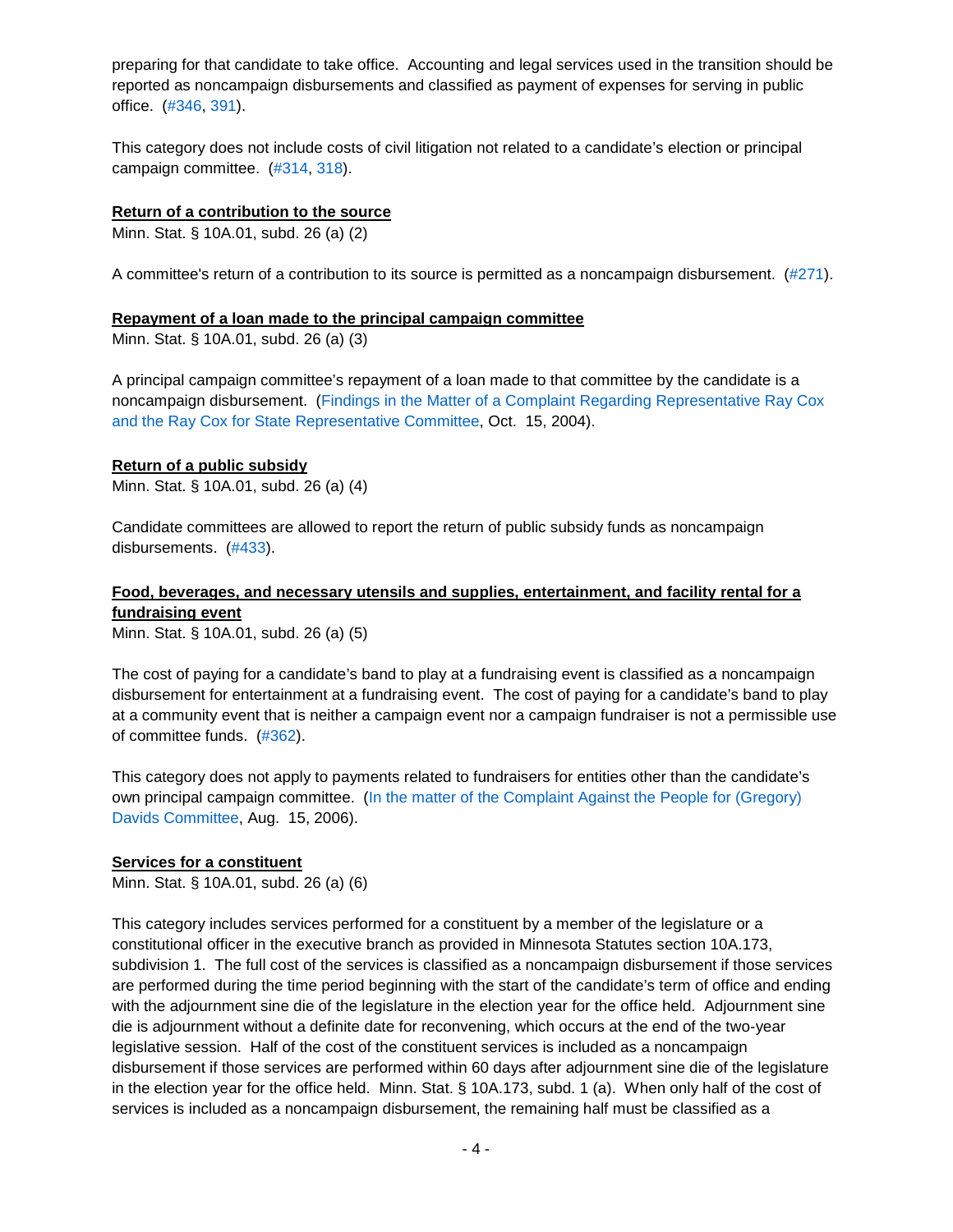campaign expenditure. (Findings in the Matter of a [Complaint Regarding the Friends of Matt Dean](https://cfb.mn.gov/pdf/bdactions/927_Findings.pdf?t=1575412453)  [Committee,](https://cfb.mn.gov/pdf/bdactions/927_Findings.pdf?t=1575412453) Oct. 17, 2006). A constituent service provided more than 60 days after adjournment sine die must be classified totally as a campaign expenditure. [\(Findings in the Matter of a](https://cfb.mn.gov/pdf/bdactions/931_Findings.pdf?t=1575412549) Complaint Regarding [the Pete Nelson for State Representative Committee,](https://cfb.mn.gov/pdf/bdactions/931_Findings.pdf?t=1575412549) Nov. 28, 2006). **These timing requirements apply to all noncampaign disbursements categorized as constituent services.**

#### <span id="page-4-0"></span>**Constituent service communications**

Postage spent on constituent service communications that neither solicit campaign funds nor ask for votes is properly classified as a noncampaign disbursement. [\(Findings Regarding a Complaint Against](https://cfb.mn.gov/pdf/bdactions/754_Findings.pdf?t=1575412614)  [Representative Greg Davids,](https://cfb.mn.gov/pdf/bdactions/754_Findings.pdf?t=1575412614) Oct. 15, 2004).

A constituent services piece may not advocate for the re-election of the legislator or solicit campaign contributions. [\(Findings in the Matter of the Joe Atkins for State Representative Committee,](https://cfb.mn.gov/pdf/bdactions/1398_Findings.pdf?t=1575321978) May 27, 2016).

If a telephone survey does not clearly provide a service to the voters who are called, and the survey provides the candidate who conducts it with information about voters' positions on issues, as well as information by which to gauge the potential for obtaining contributions from those voters, the costs of the survey must be reported as campaign expenditures. [\(#403\)](https://cfb.mn.gov/pdf/advisory_opinions/AO403.pdf?t=1575412741).

Committee funds that are used to educate or inform other legislators and candidates about legislative issues in which the candidate is interested do not qualify as noncampaign disbursements for constituent services. Constituent services must actually serve the constituent in some way and not simply enhance the candidate's reputation. Acts which are primarily designed to enhance the giver's reputation (and presumably the chances for re-election) are not services to constituents. [\(#248\)](https://cfb.mn.gov/pdf/advisory_opinions/AO248.pdf?t=1575412776).

The cost of signs advertising a legislator's name, telephone number, and status as an official must be reported as campaign expenditures. [\(#275,](https://cfb.mn.gov/pdf/advisory_opinions/AO275.pdf?t=1575412809) [442\)](https://cfb.mn.gov/pdf/advisory_opinions/AO442.pdf?t=1575412858).

This category includes the cost of printing and distributing a review of legislative action and issues to the office holder's constituents. However, if a portion of the mailing consists of campaign material, the costs for that portion must be allocated as a campaign expenditure.  $(\#313)$ ; codified at Minn. Stat. § 10A.173, subd. 1 (b) (6). Costs for a review of legislative action may be fully categorized as noncampaign disbursements if distribution occurs prior to adjournment sine die of the legislature. If distribution occurs after, but within 60 days of, adjournment sine die, both printing and distribution costs must be divided equally between noncampaign disbursements and campaign expenditures, even if the printing costs were incurred prior to adjournment. Minn. Stat. § 10A.173, subd. 1 (b) (6).

Effective for expenses incurred on or after June 1, 2018, this category includes the cost of congratulatory letters sent to constituents if they include information about government services available to constituents or how constituents may register to vote. Minn. Stat. § 10A.173, subd. 1 (b) (3).

A political party unit that contributes time on a local cable TV program to a candidate is making an in-kind contribution to the candidate. The in-kind expenditure is categorized by the candidate as a campaign expenditure, a noncampaign disbursement, or both depending on the status of the candidate, the date(s) on which the program is broadcast, and the purpose of the candidate's appearance on the program. The candidate may report that the in-kind contribution was used as a noncampaign disbursement, either in whole or in part, if the purpose of the candidate appearing on the program was to provide constituents with information on issues facing the state rather than influencing the candidate's nomination or election, the candidate is an incumbent office holder whose district includes at least part of the potential viewing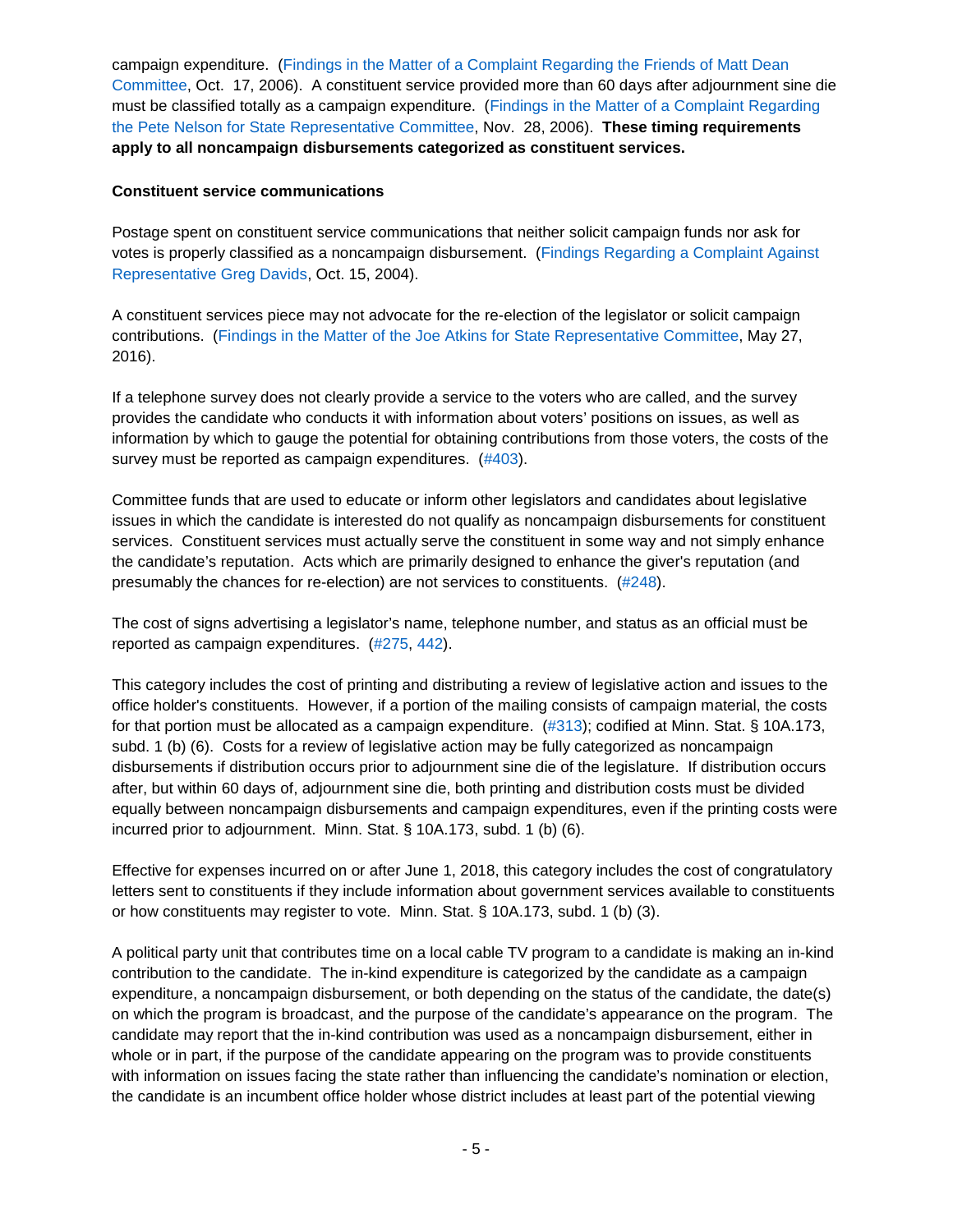audience, and the program was broadcast or rebroadcast during a time period in which it qualifies as constituent services. The candidate must distinguish between the value of the program's original broadcast and any rebroadcasts if the rebroadcasts occur during a different time period when they do not qualify, in whole or in part, as constituent services. [\(#365\)](https://cfb.mn.gov/pdf/advisory_opinions/AO365.pdf?t=1575412976).

Depending on the content and timing of podcast episodes, an incumbent candidate's principal campaign committee may pay for expenses associated with the podcast and classify those expenses either wholly, or in part, as constituent services. [\(#453\)](https://cfb.mn.gov/pdf/advisory_opinions/AO453.pdf).

## <span id="page-5-0"></span>**Transportation to an educational day held at the State Capitol during a legislative session**

The services for a constituent category includes the provision of bus transportation by a legislator's principal campaign committee so that the legislator's constituents may attend an educational day at the Capitol during session. [\(#307\)](https://cfb.mn.gov/pdf/advisory_opinions/AO307.pdf?t=1575413051); codified at Minn. Stat. § 10A.173, subd. 1 (b) (1).

## <span id="page-5-1"></span>**Hiring an intern to provide constituent services**

This category includes mileage reimbursements paid to an intern, or other costs of hiring an intern, if those costs are directly attributable to the intern's provision of constituent services that qualify as noncampaign disbursements, either in whole or in part. [\(#378\)](https://cfb.mn.gov/pdf/advisory_opinions/AO378.pdf?t=1575413082); codified at Minn. Stat. § 10A.173, subd. 1 (b) (2).

## <span id="page-5-2"></span>**Food or beverages consumed by a constituent during a meeting with the office holder**

Effective for expenses incurred on or after June 1, 2018, the cost of food or beverages consumed by a constituent during a meeting with the office holder may be claimed as a noncampaign disbursement for constituent services as long as the meal is not provided to induce the constituent to refrain from voting or to vote in a certain way in violation of Minnesota Statutes section 211B.13. Minn. Stat. § 10A.173, subd. 1 (b) (4).

## <span id="page-5-3"></span>**Food or beverages consumed while distributing constituent service communications**

Effective for expenses incurred on or after June 1, 2018, this category includes the cost of food and beverages consumed by the candidate or volunteers while distributing communications that qualify as services to a constituent. Minn. Stat. § 10A.173, subd. 1 (b) (5).

## <span id="page-5-4"></span>**Other constituent service expenses**

This category includes mileage reimbursements for trips back to the candidate's district to collect and process constituent mail and to meet with constituents. [\(In the matter of the Complaint Against the](https://cfb.mn.gov/pdf/bdactions/897_Findings.pdf?t=1575322699)  [People for \(Gregory\) Davids Committee,](https://cfb.mn.gov/pdf/bdactions/897_Findings.pdf?t=1575322699) Aug. 15, 2006).

Costs of establishing a constituent services office in a candidate's district may be considered a noncampaign disbursement. [\(Findings Regarding a Complaint Against Representative Greg Davids,](https://cfb.mn.gov/pdf/bdactions/754_Findings.pdf?t=1575412614) Oct. 15, 2004).

Office equipment, phone service, rent, utilities and supplies for an office used solely for constituent services, and postage for constituent services, may be considered noncampaign disbursements. [\(Findings Regarding a Complaint Against](https://cfb.mn.gov/pdf/bdactions/754_Findings.pdf?t=1575412614) Representative Greg Davids, Oct. 15, 2004).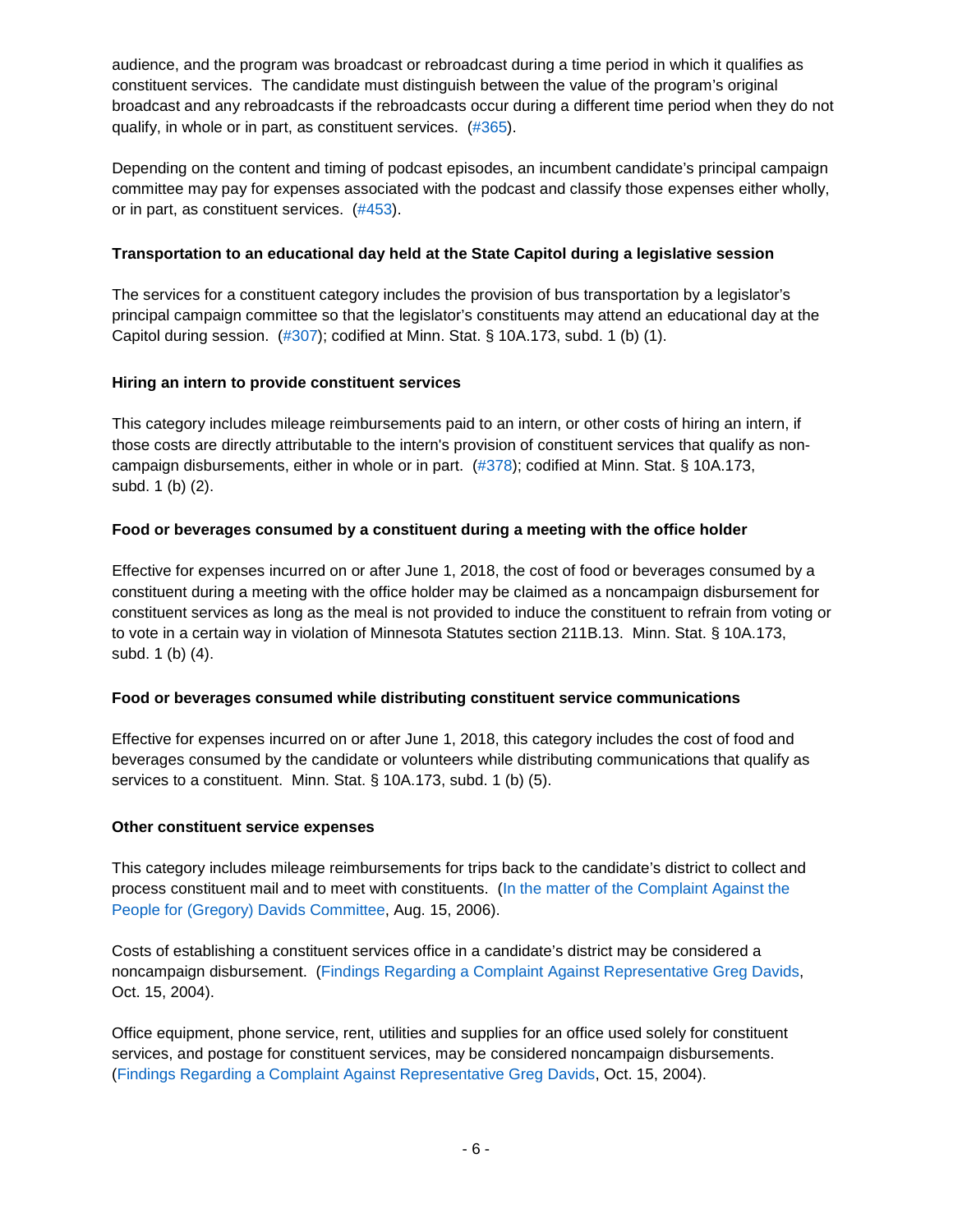If office space is used, in part, to provide constituent services, the proportional cost of the office space may be classified as a noncampaign disbursement. The proportional cost of the office space must be based on the actual use of the office for constituent services. The committee must keep records that justify any payments for the office space. To avoid conversion of committee funds to personal use, the committee must ensure that the cost classified as a constituent service expense does not exceed the space's fair market value. To avoid a corporate contribution, the committee also must ensure that the cost of the office space is not less than its fair market value. [\(#442\)](https://cfb.mn.gov/pdf/advisory_opinions/AO442.pdf?t=1575412858).

The cost of a sign or other advertising marking the location, or containing the contact information, of a member of the legislature is not a constituent service expense. [\(#442,](https://cfb.mn.gov/pdf/advisory_opinions/AO442.pdf?t=1575412858) [275\)](https://cfb.mn.gov/pdf/advisory_opinions/AO275.pdf?t=1575412809).

Buying pens with the candidate's name, public office or title, and telephone number printed on them is a campaign expenditure, not a constituent service. [\(In the matter of the Complaint Against the People for](https://cfb.mn.gov/pdf/bdactions/897_Findings.pdf?t=1575322699)  [\(Gregory\) Davids Committee,](https://cfb.mn.gov/pdf/bdactions/897_Findings.pdf?t=1575322699) Aug. 15, 2006).

## <span id="page-6-0"></span>**Food and beverages consumed by candidate or volunteers while campaigning**

Minn. Stat. § 10A.01, subd. 26 (a) (7)

This category includes meals provided at meetings with individuals who are writing campaign material for use during the upcoming election and with individuals who volunteered for the campaign in prior years to plan activities for the next election. There are no time constraints on this category and planning for an election in a non-election year may reasonably be considered to be a campaign activity. This category, however, does not extend to the cost of meals or beverages provided as a thank you to volunteers and supporters.<sup>[4](#page-6-1)</sup> A committee treasurer should ensure that the purpose of the meeting qualifies as a campaign activity that supports the election of the candidate. [\(Findings in the Matter of the Joe Hoppe](https://cfb.mn.gov/pdf/bdactions/1397_Findings.pdf?t=1575413165)  [Volunteer Committee,](https://cfb.mn.gov/pdf/bdactions/1397_Findings.pdf?t=1575413165) May 27, 2016).

This category also includes the cost of meals that are a required aspect of membership in local organizations that the candidate joins to raise his or her profile in the community and to promote the campaign. [\(Findings in the Matter of the Joe Hoppe Volunteer Committee,](https://cfb.mn.gov/pdf/bdactions/1397_Findings.pdf?t=1575413165) May 27, 2016).

Effective for expenses incurred on or after June 1, 2018, the cost of food and beverages consumed by the candidate or volunteers while distributing constituent services literature, the cost of which qualifies as a noncampaign disbursement, either in whole or in part, may be claimed as a noncampaign disbursement for constituent services. Minn. Stat. § 10A.173, subd. 1 (b) (5).

This category applies only to food and beverages consumed by volunteers or the candidate while campaigning for the committee's own candidate. If the volunteers or the candidate are campaigning for other state candidates, the costs of any food and beverages provided to them would be in-kind contributions to the other candidates. (Findings in the Matter [of the Joe Atkins for State Representative](https://cfb.mn.gov/pdf/bdactions/1398_Findings.pdf?t=1575321978)  [Committee,](https://cfb.mn.gov/pdf/bdactions/1398_Findings.pdf?t=1575321978) May 27, 2016). A candidate's committee may not make in-kind contributions to other state candidates unless the candidate intends to terminate the committee within 12 months of the contribution and the candidate gives notice of that intent to the recipient committee. Minn. Stat. § 10A.27, subd. 9.

If a candidate intends to terminate the committee within 12 months, then, effective for expenses incurred on or after June 1, 2018, the cost of food and beverages consumed by the candidate or volunteers while campaigning outside of the candidate's district may be claimed as a noncampaign disbursement if the

<span id="page-6-1"></span> <sup>4</sup> Minnesota Statutes section 10A.01, subdivision <sup>26</sup> (a) (13), permits the cost of one postelection party, and Minnesota Statutes section 10A.01, subdivision 26 (a) (25), permits the cost of one reception in honor of a candidate's retirement from public office, to be classified as noncampaign disbursements.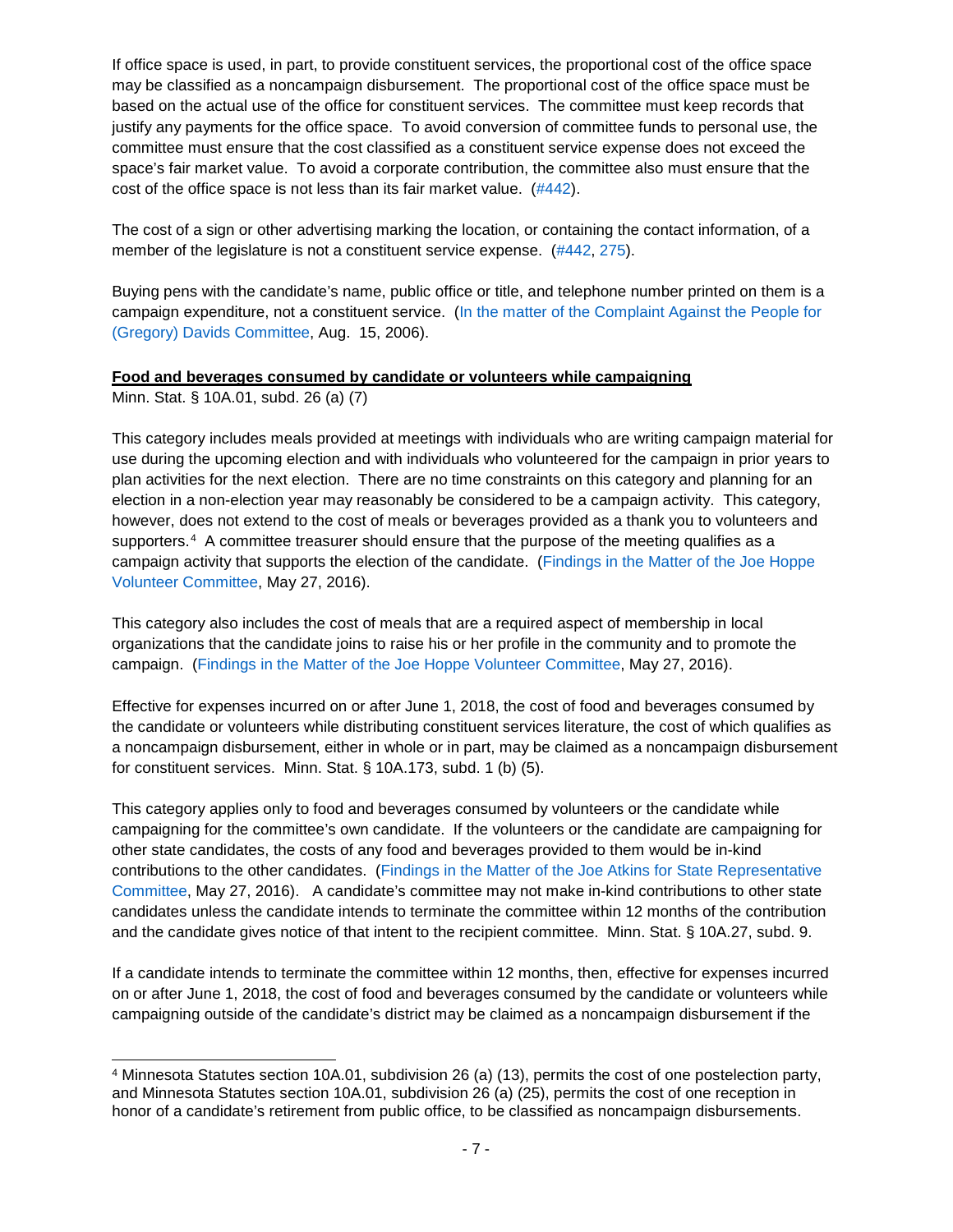committee gives written notice of the intent to dissolve to the candidate committee(s) for which the volunteers and/or candidate are campaigning. Minn. Stat. § 10A.173, subd. 2.

#### <span id="page-7-0"></span>**Food and beverages consumed at a reception or meeting related to legislative duties**

Minn. Stat. § 10A.01, subd. 26 (a) (8)

Effective for expenses incurred on or after June 1, 2018, the cost of food and beverages consumed by other legislators or legislative staff at a reception or meeting directly related to legislative duties may be claimed as a noncampaign disbursement. Minn. Stat. § 10A.173, subd. 3 (a).

This category is limited to organized receptions or meetings and is not available for lunches or dinners with staff or colleagues, even if legislative business is discussed at these meals. [\(Findings in the Matter](https://cfb.mn.gov/pdf/bdactions/1398_Findings.pdf?t=1575321978)  [of the Joe Atkins for State Representative Committee,](https://cfb.mn.gov/pdf/bdactions/1398_Findings.pdf?t=1575321978) May 27, 2016).

#### <span id="page-7-1"></span>**Expenses incurred by leaders of a legislative caucus in carrying out their responsibilities** Minn. Stat. § 10A.01, subd. 26 (a) (9)

This category is limited to expenses incurred by legislative caucus leadership and cannot be expanded by the Board to include other office holders. [\(#354\)](https://cfb.mn.gov/pdf/advisory_opinions/AO354.pdf?t=1575413387).

A "legislative caucus" is an organization of members of the legislature, which typically is organized along political party lines and is designed to support the legislative goals of the caucus. The term "legislative caucus" does not include political party units organized within each body of the legislative, whose purpose is to influence the nomination and election of candidates. [\(#450\)](https://cfb.mn.gov/pdf/advisory_opinions/AO450.pdf?t=1575413430).

A candidate who is the leader of a legislative caucus may use principal campaign committee funds to pay for communications if those communication expenses are incurred in order to promote the legislative agenda of the caucus. A candidate who is a leader of a legislative caucus may also use principal campaign committee funds to pay for legal services in order to facilitate the formation and operation of the caucus. [\(#450\)](https://cfb.mn.gov/pdf/advisory_opinions/AO450.pdf?t=1575413430).

## <span id="page-7-2"></span>**Expenses for serving in public office**

Minn. Stat. § 10A.01, subd. 26 (a) (10)

Board advisory opinions on the costs of serving in office have been consistent in informing committees that this category does not apply broadly to any and all expenses that may relate to being a legislator. Rather, the Board has recognized that this category is appropriate only for expenditures that would not have been incurred if the individual was not specifically a legislator. [\(Findings in the Matter of the Joe](https://cfb.mn.gov/pdf/bdactions/1398_Findings.pdf?t=1575321978)  [Atkins for State Representative Committee,](https://cfb.mn.gov/pdf/bdactions/1398_Findings.pdf?t=1575321978) May 27, 2016).

Committee funds used for expenses directly related to serving in public office that are incurred after the general election, but before the candidate is actually sworn in, are classified as noncampaign disbursements. [\(#253\)](https://cfb.mn.gov/pdf/advisory_opinions/AO253.pdf?t=1583506429).

#### <span id="page-7-3"></span>**Meetings and conferences**

This category includes the cost of transportation, lodging, meals, and other expenses necessary to attend certain task force meetings and conferences if the reason the candidate attends is to assist the candidate's performance of the duties of the office held, and the candidate would not attend if not a legislator. [\(In the matter of the Complaint Against the People for \(Gregory\) Davids Committee,](https://cfb.mn.gov/pdf/bdactions/897_Findings.pdf?t=1575322699) Aug. 15, 2006); [\(#277,](https://cfb.mn.gov/pdf/advisory_opinions/AO277.pdf?t=1583506520) [391\)](https://cfb.mn.gov/pdf/advisory_opinions/AO391.pdf?t=1575322238); codified at Minn. Stat. § 10A.173, subd. 4 (a) (1).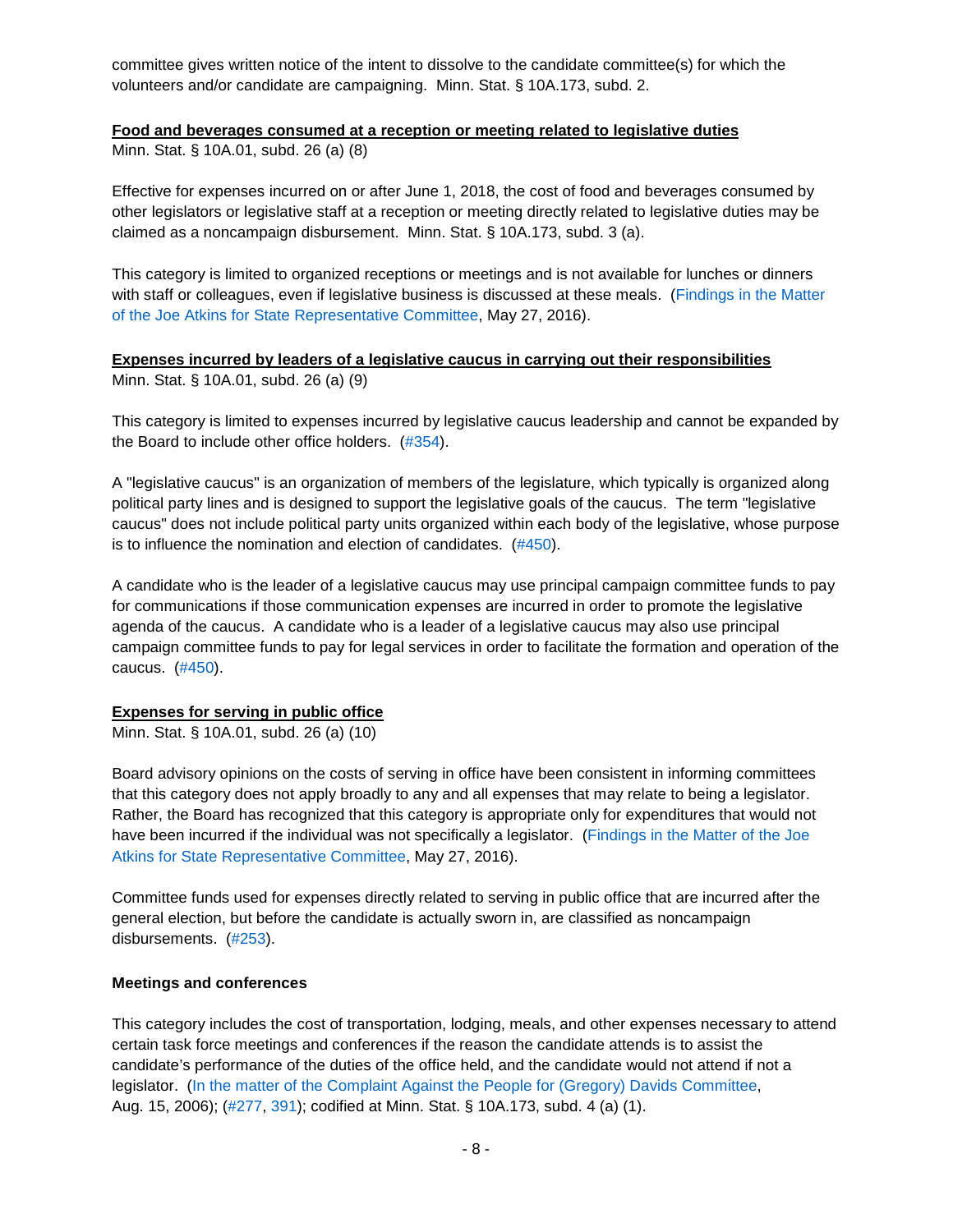This category includes the cost of attending conferences at which subjects before the legislature are discussed (e.g., National Conference of State Legislatures). [\(Findings in the Matter of the Joe Hoppe](https://cfb.mn.gov/pdf/bdactions/1397_Findings.pdf?t=1575413165)  [Volunteer Committee,](https://cfb.mn.gov/pdf/bdactions/1397_Findings.pdf?t=1575413165) May 27, 2016).

This category includes travel, lodging, and registration costs association with attending task force meetings and conferences if that attendance is directly related to the office holder's service in public office. The reason for attending must be to assist the office holder in performing the duties of office. [\(#277\)](https://cfb.mn.gov/pdf/advisory_opinions/AO277.pdf?t=1583506520).

The costs of attending functions which directly relate to, and assist a legislator in, the performance of official duties are noncampaign disbursements. A primary reason these costs are incurred is to assist in performing as a legislator. [\(#255\)](https://cfb.mn.gov/pdf/advisory_opinions/AO255.pdf?t=1583506584).

This category does not include costs incurred for transportation, lodging, and other expenses for trips taken outside of the office holder's district for the purpose of general fact finding and relationship building (e.g., visiting with congressional delegation in Washington, D.C.). [\(Findings in the Matter of the Joe](https://cfb.mn.gov/pdf/bdactions/1397_Findings.pdf?t=1575413165)  [Hoppe Volunteer Committee,](https://cfb.mn.gov/pdf/bdactions/1397_Findings.pdf?t=1575413165) May 27, 2016); codified at Minn. Stat. § 10A.173, subd. 4 (b) (2).

<span id="page-8-2"></span>This category does not include costs incurred for transportation, lodging, and other expenses by an individual accompanying an office holder on a trip unless the office holder is a person with a disability, as defined in Minnesota Statutes section 363A.03, subdivision 12, and the accompanying individual is providing services that are made necessary by that disability. Minn. Stat. § 10A.173, subd. 4 (b) (3).

A committee is not required to allocate a travel expense between the office holder and an individual accompanying the office holder on a trip if the presence of the accompanying individual does not increase the amount of the expense. Minn. Stat. § 10A.173, subd. 4 (b).

## <span id="page-8-0"></span>**Traveling to the State Capitol**

Effective for expenses incurred on or after June 1, 2018, mileage reimbursements for the cost of traveling to the State Capitol for scheduled legislative committee meetings and regular and special legislative sessions are permitted as noncampaign disbursements for the expenses of serving in office if those costs are not reimbursed by another source. Minn. Stat. § 10A.173, subd. 4 (a) (2).

If not reimbursed by another source, funds from a principal campaign committee may be used to pay for expenses incurred by a candidate for travel from a location outside of the legislator's district to the capitol necessitated by the candidate's participation in work group and conference committee meetings related to a special session of the legislature. [\(#329\)](https://cfb.mn.gov/pdf/advisory_opinions/AO329.pdf?t=1583506634).

The cost of a speeding ticket cannot be classified as a cost of serving in office even if the candidate was on the way home from a late session when the ticket was issued. These expenses are limited to the ordinary and reasonable costs associated with activities that are expected or required of a public official. A speeding ticket is not an activity expected or required of a public official. [\(Revised Findings](https://cfb.mn.gov/pdf/bdactions/1225_Revised_Findings.pdf?t=1583506703) in the [Matter of the Complaint of Steven Timmer Regarding Representative Ernest Leidiger and Steven Nielsen,](https://cfb.mn.gov/pdf/bdactions/1225_Revised_Findings.pdf?t=1583506703) May 1, 2012).

## <span id="page-8-1"></span>**Meals for staff and potential staff**

Effective for expenses incurred on or after June 1, 2018, the purchase of meals for legislative staff while the staff member is engaged in performing legislative work for the candidate may be claimed as a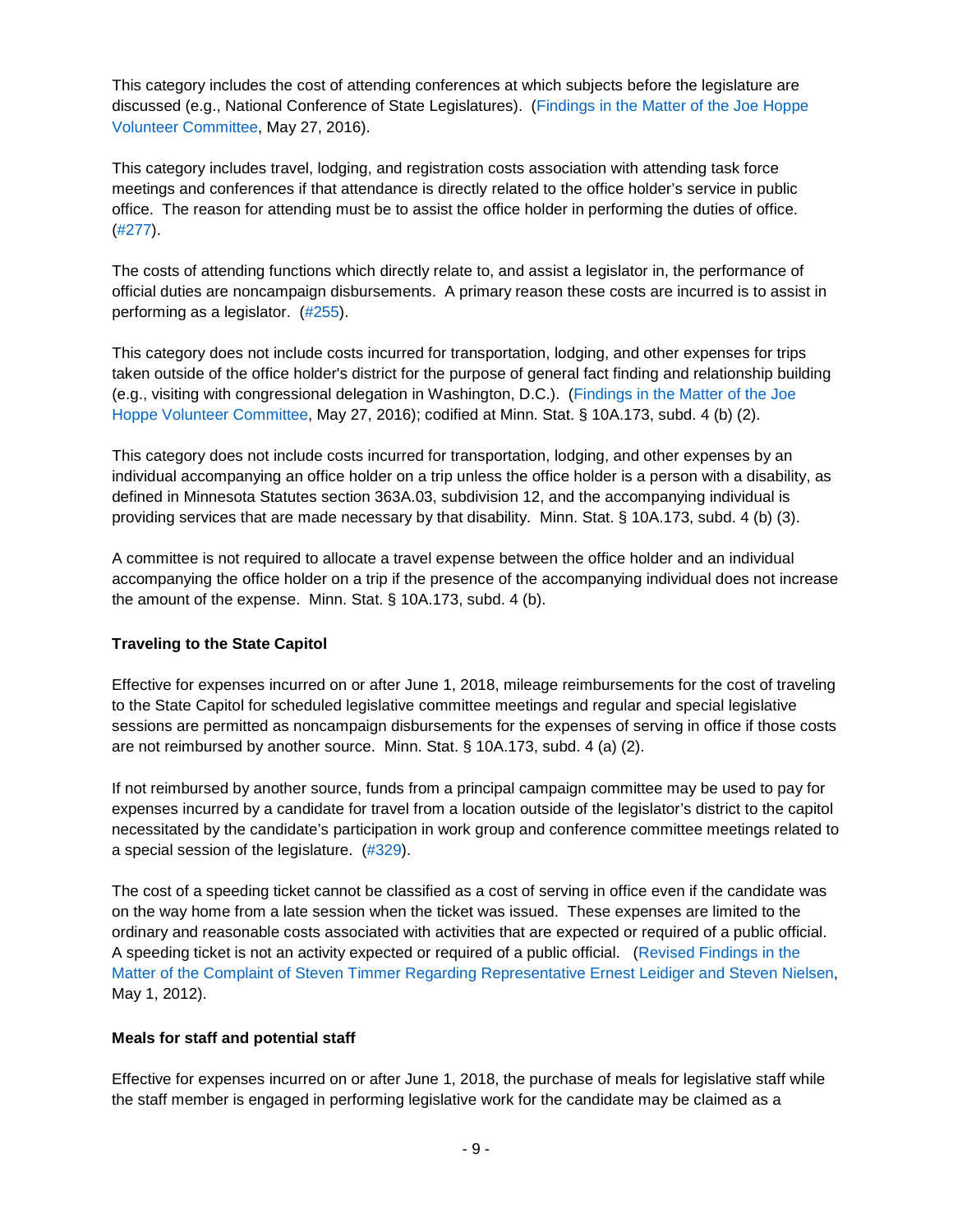noncampaign disbursement, categorized as an expense for serving in office. Minn. Stat. § 10A.173, subd. 4 (a) (3).

A principal campaign committee may not classify the cost of providing food for staff of an elected official at a social get-together after a training session as a noncampaign disbursement. It is not reasonably required or even expected that an elected official provide dinner for staff attending an after-hours event. [\(#354\)](https://cfb.mn.gov/pdf/advisory_opinions/AO354.pdf?t=1575413387).

Providing a meal is not a required part of the interview process for hiring staff to operate a gubernatorial transition office and the meal cannot be classified as a noncampaign disbursement. [\(#346\)](https://cfb.mn.gov/pdf/advisory_opinions/AO346.pdf?t=1575322143).

## <span id="page-9-0"></span>**Other expenses of serving in office**

This category includes expenses for an elected official's cellphone access if the phone is used for communications related to serving in office. Paying for family cell phone lines is a prohibited conversion to personal use. The cost of a cellphone plan used in support of the campaign is a campaign expenditure. [\(Findings in the Matter of the Joe Atkins for State Representative Committee,](https://cfb.mn.gov/pdf/bdactions/1398_Findings.pdf?t=1575321978) May 27, 2016); [\(Findings in the Matter of the Joe Hoppe Volunteer Committee,](https://cfb.mn.gov/pdf/bdactions/1397_Findings.pdf?t=1575413165) May 27, 2016).

This category includes housing costs associated with travel to the Capitol as part of legislative duties during periods when the legislative per diem reimbursement is not available. [\(In the matter of the](https://cfb.mn.gov/pdf/bdactions/897_Findings.pdf?t=1575322699)  [Complaint Against the People for \(Gregory\) Davids Committee,](https://cfb.mn.gov/pdf/bdactions/897_Findings.pdf?t=1575322699) Aug. 15, 2006).

Belonging to a local organization like the Rotary Club can raise the profile of the candidate to voters in the candidate's district and generally serves as an opportunity to promote the campaign. For that reason the Board has accepted reports by campaign committees that disclose membership dues to local organizations as campaign expenditures. However, such membership dues are not a cost of serving in office and cannot be reported as noncampaign disbursements. [\(Findings in the Matter of the Joe Hoppe](https://cfb.mn.gov/pdf/bdactions/1397_Findings.pdf?t=1575413165)  [Volunteer Committee,](https://cfb.mn.gov/pdf/bdactions/1397_Findings.pdf?t=1575413165) May 27, 2016); codified at Minn. Stat. § 10A.173, subd. 4 (b) (1).

This category includes computer training costs needed to enable a legislator to use a state-provided personal computer. [\(#266\)](https://cfb.mn.gov/pdf/advisory_opinions/AO266.pdf?t=1583506762).

This category includes the cost of business cards. [\(Findings Regarding a Complaint Against](https://cfb.mn.gov/pdf/bdactions/754_Findings.pdf?t=1575412614)  [Representative Greg Davids,](https://cfb.mn.gov/pdf/bdactions/754_Findings.pdf?t=1575412614) Oct. 15, 2004).

Certain expenses related to the operation of a transition office for a constitutional officer-elect may be paid by a principal campaign committee as noncampaign disbursements. The cost of office equipment, including computers, should be reported as a noncampaign disbursement, categorized as an expense for serving in public office, if used solely for purposes of a candidate's post-election transition office. However, any equipment purchased for the transition with principal campaign committee funds becomes the property of the committee, and if classified as a noncampaign disbursement, cannot be later used for campaign purposes. Committees may wish to lease necessary equipment during transition periods to avoid problems associated with tracking its use, and eventual disposal, after the transition period. [\(#391\)](https://cfb.mn.gov/pdf/advisory_opinions/AO391.pdf?t=1575322238).

This category does not include costs of litigation if those costs are neither an ordinary expense of serving in office nor something expected or required of an official as a part of public service. [\(#314\)](https://cfb.mn.gov/pdf/advisory_opinions/AO314.pdf?t=1575322315).

Costs of providing home health care for a close relative of the candidate, for whom the candidate usually provides home health care, incurred while the candidate is travelling, are not noncampaign disbursements. Every office holder incurs various personal costs as a result of service in office. Such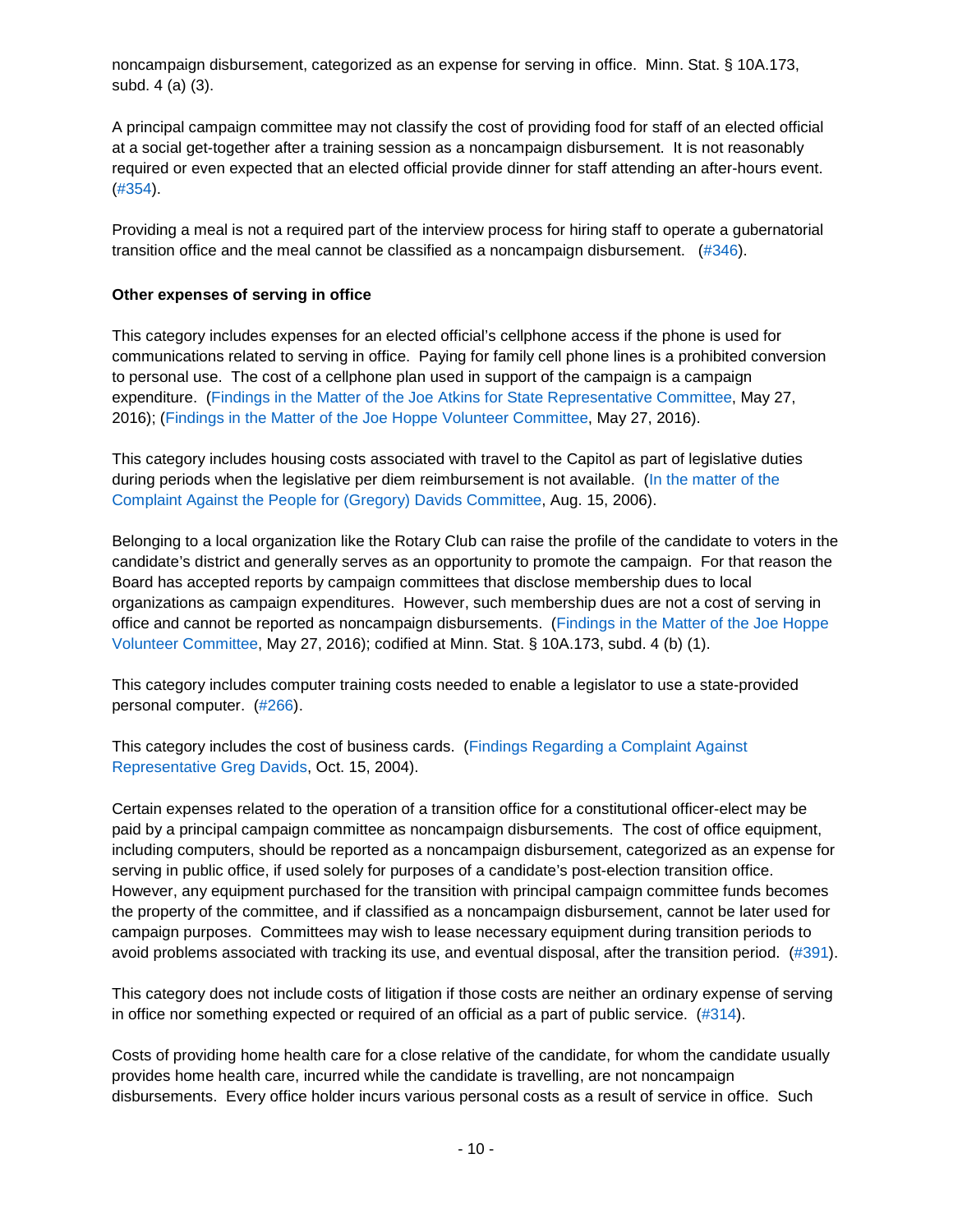costs are only indirectly related to the official's public service and are not the ordinary expenses that are required of all officials. [\(#411\)](https://cfb.mn.gov/pdf/advisory_opinions/AO411.pdf?t=1583506803).

This category does not include expenses related to home security systems or identity theft monitoring services. [\(#446\)](https://cfb.mn.gov/pdf/advisory_opinions/AO446.pdf?t=1583506844). However, see the section titled ["Security expenses for a candidate"](#page-12-3) discussing a new noncampaign disbursement category created in 2021 to include those types of expenses.

#### <span id="page-10-0"></span>**Child care for the candidate's children while campaigning**

Minn. Stat. § 10A.01, subd. 26 (a) (11)

#### <span id="page-10-1"></span>**Fees to attend a campaign school**

Minn. Stat. § 10A.01, subd. 26 (a) (12)

A candidate may pay to attend, or receive an in-kind contribution representing the value of attending, a campaign school. [\(#404\)](https://cfb.mn.gov/pdf/advisory_opinions/AO404.pdf?t=1583506879).

#### <span id="page-10-2"></span>**Postelection party**

Minn. Stat. § 10A.01, subd. 26 (a) (13)

After the close of filing for office, if the candidate has not filed for office and is therefore precluded from appearing on the election ballot, costs paid by the candidate's committee for a party in the election year may be classified as a noncampaign disbursement even if the party is held before the general election. For a postelection party to qualify as a noncampaign disbursement, the party must occur at a time when it is no longer possible to influence voting for the candidate. [\(#424\)](https://cfb.mn.gov/pdf/advisory_opinions/AO424.pdf?t=1583506924).

#### <span id="page-10-3"></span>**Interest on outstanding loans**

Minn. Stat. § 10A.01, subd. 26 (a) (14)

<span id="page-10-4"></span>**Filing fees** Minn. Stat. § 10A.01, subd. 26 (a) (15)

<span id="page-10-5"></span>**Post-general election holiday or seasonal cards, thank-you notes, or advertisements** Minn. Stat. § 10A.01, subd. 26 (a) (16)

#### <span id="page-10-6"></span>**Replacement campaign material**

Minn. Stat. § 10A.01, subd. 26 (a) (17)

The use of insurance proceeds to replace destroyed campaign signs is a noncampaign disbursement. [\(#239\)](https://cfb.mn.gov/pdf/advisory_opinions/AO239.pdf?t=1583506977).

The cost of replacing campaign lawn signs which were stolen before they were ever used is a noncampaign disbursement to the extent that it does not exceed the cost of the stolen signs. [\(#256\)](https://cfb.mn.gov/pdf/advisory_opinions/AO256.pdf?t=1583507008).

## <span id="page-10-7"></span>**Contributions to party units**

Minn. Stat. § 10A.01, subd. 26 (a) (18)

## <span id="page-10-8"></span>**Funeral gifts or memorials**

Minn. Stat. § 10A.01, subd. 26 (a) (19)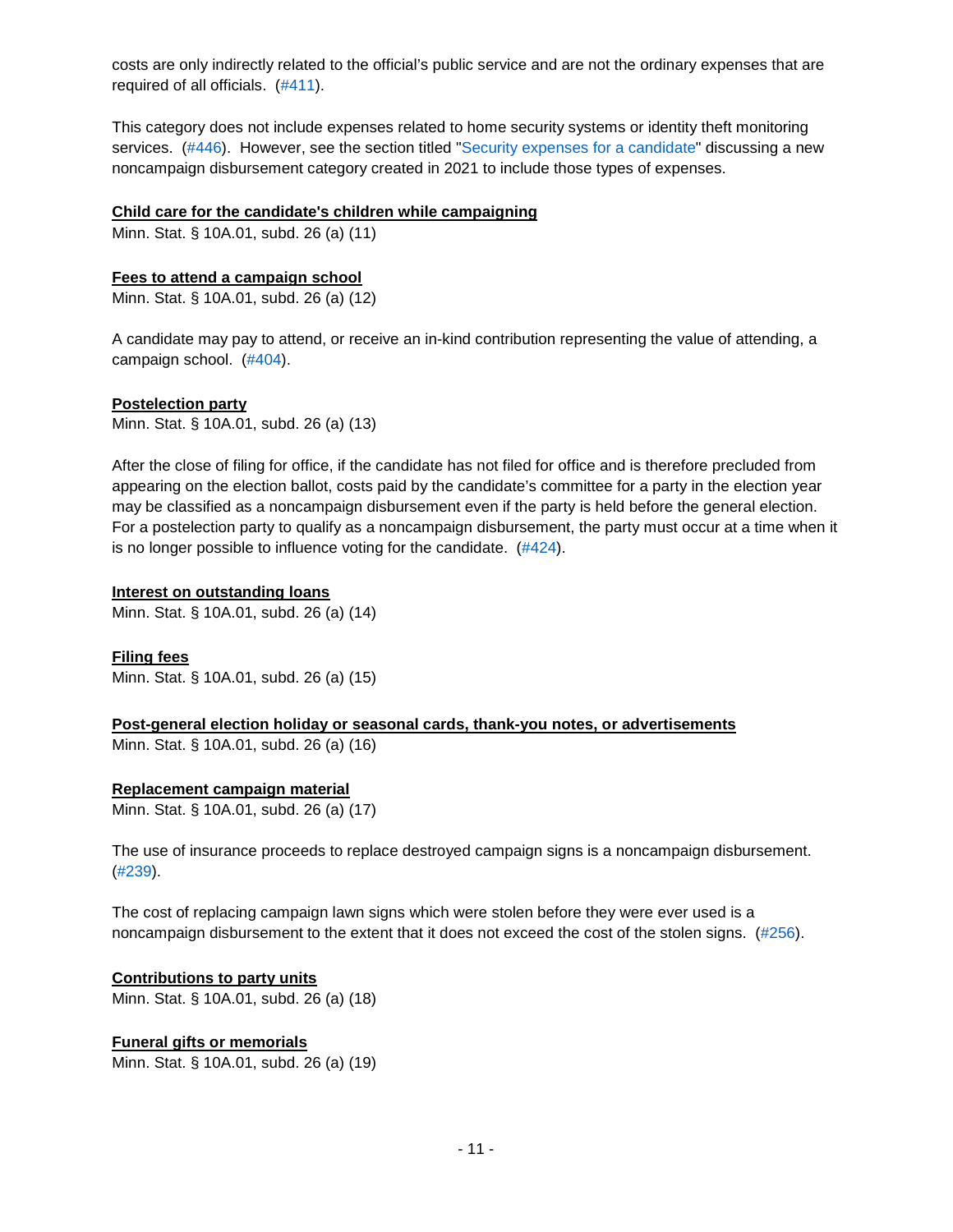## <span id="page-11-0"></span>**Magnets with legislator contact information**

Minn. Stat. § 10A.01, subd. 26 (a) (20)

The cost of producing an informational magnet that will be distributed to constituents is a noncampaign disbursement. Distribution of the magnet and an explanatory note are constituent services, the costs of which are to be reported as noncampaign disbursements or campaign expenditures depending on the time when distribution is made.<sup>[5](#page-11-5)</sup>  $(\#388)$ .

#### <span id="page-11-1"></span>**Candidate's attendance at a political party's state or national convention in Minnesota**

Minn. Stat. § 10A.01, subd. 26 (a) (21)

This category was created in 2008. Prior to 2008, expenses related to a legislator's attendance at the state political convention of the legislator's party were considered to be campaign expenditures rather than noncampaign disbursements. [\(#383\)](https://cfb.mn.gov/pdf/advisory_opinions/AO383.pdf?t=1583507114).

<span id="page-11-2"></span>**Other purchases or payments specified in Board rules or advisory opinions, including bank fees** Minn. Stat. § 10A.01, subd. 26 (a) (22)

Costs required to maintain a bank account that is required by statute, including service fees, the cost of checks, and check processing fees, may be reported as noncampaign disbursements. [\(#387\)](https://cfb.mn.gov/pdf/advisory_opinions/AO387.pdf?t=1583507152).

The purchase of computer equipment or a fax machine with committee funds is generally a campaign expenditure rather than a noncampaign disbursement. [\(#89,](https://cfb.mn.gov/pdf/advisory_opinions/AO89.pdf?t=1583507219) [127,](https://cfb.mn.gov/pdf/advisory_opinions/AO127.pdf?t=1583507253) [209,](https://cfb.mn.gov/pdf/advisory_opinions/AO209.pdf?t=1583507290) [211,](https://cfb.mn.gov/pdf/advisory_opinions/AO211.pdf?t=1583507318) [228\)](https://cfb.mn.gov/pdf/advisory_opinions/AO228.pdf?t=1583507350).

The purchase of a computer with committee funds when the candidate is no longer running for office cannot be a campaign expenditure and may be, instead, a conversion to personal use. [\(Investigation of](https://cfb.mn.gov/pdf/bdactions/1313_Findings.pdf?t=1583507412)  [the Timothy Manthey for Senate Committee,](https://cfb.mn.gov/pdf/bdactions/1313_Findings.pdf?t=1583507412) October 7, 2014).

## <span id="page-11-3"></span>**Payment processing for contributions**

Minn. Stat. § 10A.01, subd. 26 (a) (23)

This category was created in 2010. Prior to 2010, credit card transaction fees were required to be reported as campaign expenditures, but the Board permitted bank service fees and check processing fees to be reported as noncampaign disbursements. [\(#387\)](https://cfb.mn.gov/pdf/advisory_opinions/AO387.pdf?t=1583507152).

#### <span id="page-11-4"></span>**Recount fund**

Minn. Stat. § 10A.01, subd. 26 (a) (24)

A contribution to a fund established to support a candidate's participation in a recount of ballots affecting that candidate's election is a noncampaign disbursement. A recount of ballots will ascertain the result of the election, but it will not influence that election. [\(#415\)](https://cfb.mn.gov/pdf/advisory_opinions/AO415.pdf?t=1583507571); *restated in* [\(Findings in the Matter of the](https://cfb.mn.gov/pdf/bdactions/1232_Findings.pdf?t=1583507528)  [Complaint of Common Cause Minnesota regarding the Republican Party of Minnesota and others,](https://cfb.mn.gov/pdf/bdactions/1232_Findings.pdf?t=1583507528) July 13, 2012); codified at Minn. Stat. § 10A.01, subd. 26 (a) (24).

<span id="page-11-5"></span> <sup>5</sup> The section titled ["Services for a constituent"](#page-3-4) and Minnesota Statutes section 10A.173, subdivision 1 (a), explain the time periods during which constituent services expenses qualify as noncampaign disbursements, either in whole or in part. While the cost of magnets is its own category under Minnesota Statutes section 10A.01, subdivision 26 (a) (20), in [Advisory Opinion 388](https://cfb.mn.gov/pdf/advisory_opinions/AO388.pdf?t=1583507051) the Board considered the distribution of such magnets to be a constituent service subject to the timing requirements now codified at Minnesota Statutes section 10A.173, subdivision 1.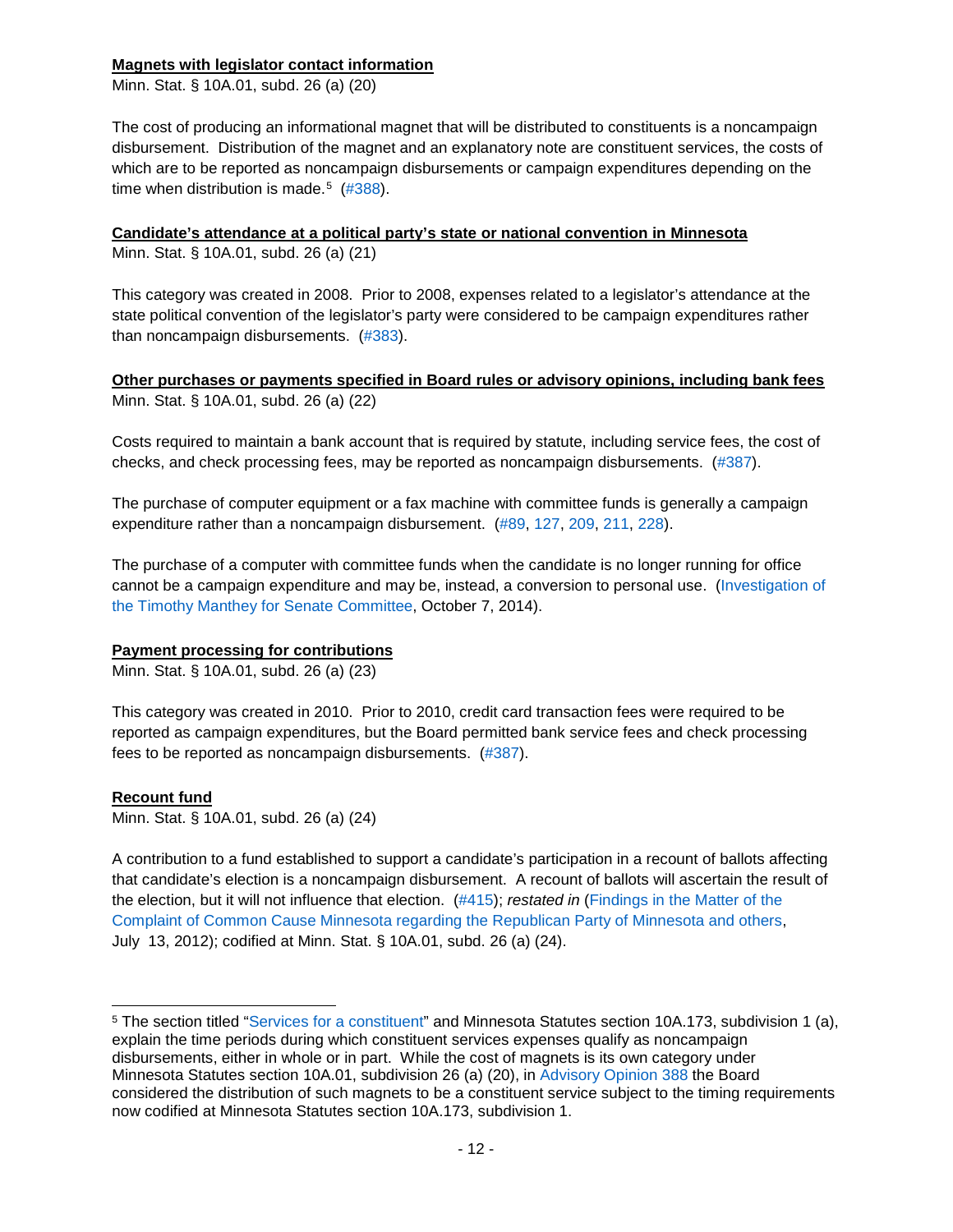## <span id="page-12-0"></span>**Reception in honor of the candidate's retirement**

Minn. Stat. § 10A.01, subd. 26 (a) (25)

Costs paid by a principal campaign committee for a party upon the retirement from public office of the candidate are noncampaign disbursements. This category may be used for only a single event, which must occur during an election year for the office for which the candidate created the principal campaign committee, after the filing period has closed or the candidate is otherwise precluded from appearing on the ballot. [\(#285,](https://cfb.mn.gov/pdf/advisory_opinions/AO285.pdf?t=1583507606) [424\)](https://cfb.mn.gov/pdf/advisory_opinions/AO424.pdf?t=1583506924); codified at Minn. Stat. § 10A.01, subd. 26 (a) (25).

## <span id="page-12-1"></span>**Donation from terminating committee to state general fund**

Minn. Stat. § 10A.01, subd. 26 (a) (26)

A terminating principal campaign committee may donate its money to the state general fund and report that donation as a noncampaign disbursement. [\(#433\)](https://cfb.mn.gov/pdf/advisory_opinions/AO433.pdf?t=1575322541); codified at Minn. Stat. § 10A.01, subd. 26 (a) (26).

<span id="page-12-2"></span>**Donation to county obligated to incur special election expenses due to candidate's resignation** Minn. Stat. § 10A.01, subd. 26 (a) (27)

A donation of funds by a terminating candidate committee to a county obligated to incur special election expenses due to that candidate's resignation is a noncampaign disbursement. [\(#433\)](https://cfb.mn.gov/pdf/advisory_opinions/AO433.pdf?t=1575322541); codified at Minn. Stat. § 10A.01, subd. 26 (a) (27).

## <span id="page-12-3"></span>**Security expenses for a candidate**

Minn. Stat. § 10A.01, subd. 26 (a) (28)

Effective for payments made on or after January 1, 2021, security expenses for a candidate totaling up to \$3,000 per two-year election cycle segment are noncampaign disbursements, including the cost of home security hardware, maintenance of home security hardware, identity theft monitoring services, and credit monitoring services. This category was created by legislation enacted in 2021, which supersedes Advisory Opinion 446.

## <span id="page-12-4"></span>**Transportation, meals, and lodging paid to attend a campaign school**

Minn. R. 4503.0900, subp. 1 (A)

See the section titled ["Fees to attend a campaign school"](#page-10-1) for enrollment fees paid to attend, or the value of attending, a campaign school.

## <span id="page-12-5"></span>**Campaigning by a person with a disability**

Minn. R. 4503.0900, subp. 1 (B)

The costs of driver services needed to enable a disabled person to campaign for public office should be reported as noncampaign disbursements. [\(#221\)](https://cfb.mn.gov/pdf/advisory_opinions/AO221.pdf?t=1583507681).

See the subsection titled ["Meetings and conferences"](#page-8-2) within the section titled ["Expenses for service in](#page-7-2)  [public office"](#page-7-2) for expenses incurred by an individual accompanying an office holder on a trip in order to provide services necessitated by the office holder's disability.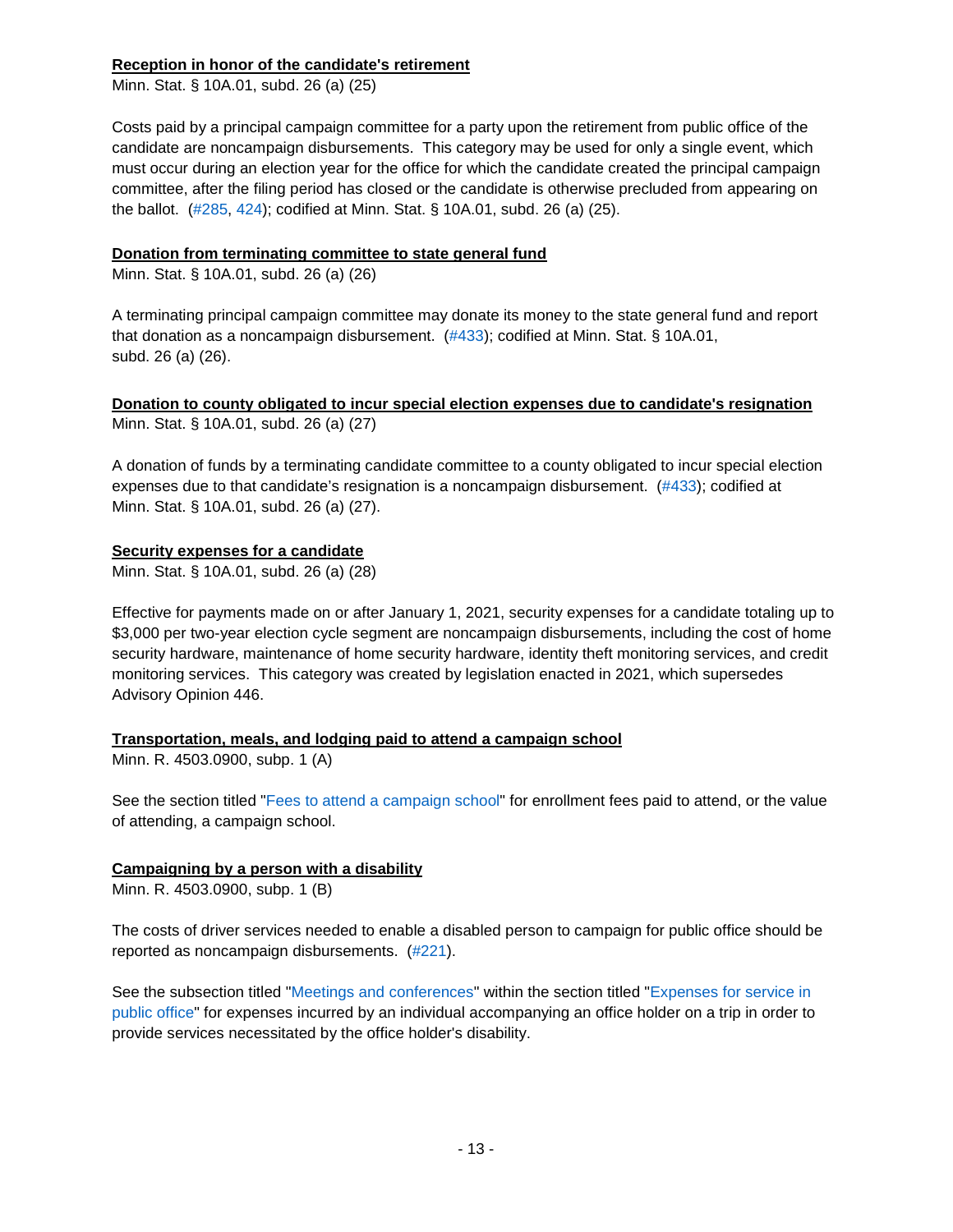## <span id="page-13-0"></span>**Services for current or future constituents after, and in the same year as, the general election**

Minn. R. 4503.0900, subp. 1 (C)

See the section titled ["Services for a constituent"](#page-3-4) for constituent services expenses.

#### <span id="page-13-1"></span>**Payment of advances of credit after the year the advance was reported as an expenditure** Minn. R. 4503.0900, subp. 1 (D)

## <span id="page-13-2"></span>**Fines assessed by the board**

Minn. R. 4503.0900, subp. 1 (E)

The payment of fines assessed by the Board is a noncampaign disbursement if paid for with committee funds. [\(Investigation of the Timothy Manthey for Senate Committee,](https://cfb.mn.gov/pdf/bdactions/1313_Findings.pdf?t=1583507412) October 7, 2014).

## <span id="page-13-3"></span>**Running a transition office of a winning gubernatorial candidate for six months after election** Minn. R. 4503.0900, subp. 1 (F)

Certain expenses related to the operation of a transition office may be paid by the principal campaign committee of a winning gubernatorial candidate and reported as non-campaign disbursements. [\(#346\)](https://cfb.mn.gov/pdf/advisory_opinions/AO346.pdf?t=1575322143); codified at Minn. R. 4503.0900, subp. 1 (F).

See the section titled ["Expenses for serving in public](#page-9-0) office" for expenses incurred by transition offices of other constitutional officers.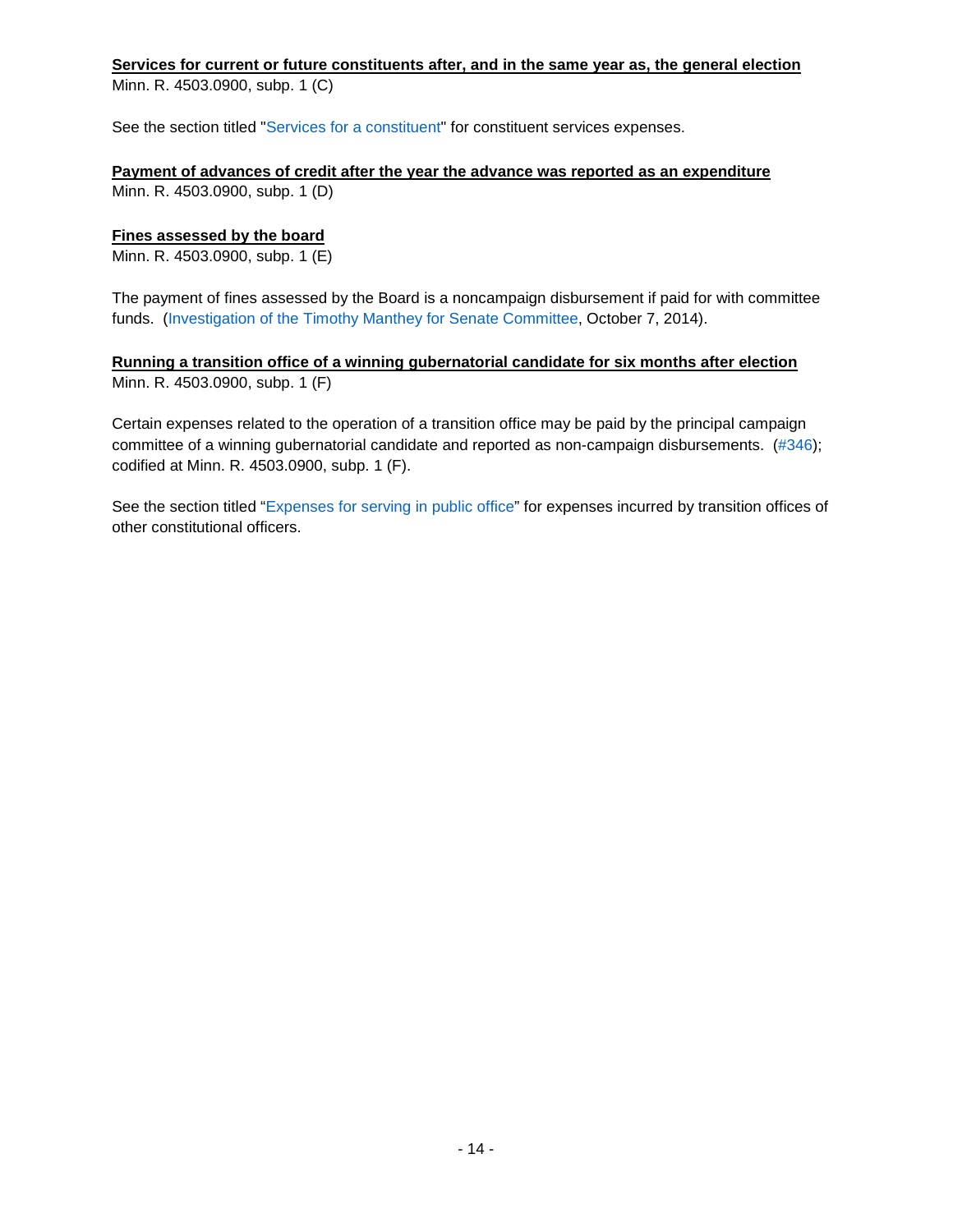## **Minn. Stat. § 10A.01**

<span id="page-14-0"></span>Subd. 26. **Noncampaign disbursement.** (a) "Noncampaign disbursement" means a purchase or payment of money or anything of value made, or an advance of credit incurred, or a donation in kind received, by a principal campaign committee for any of the following purposes:

(1) payment for accounting and legal services;

(2) return of a contribution to the source;

(3) repayment of a loan made to the principal campaign committee by that committee;

(4) return of a public subsidy;

(5) payment for food, beverages, and necessary utensils and supplies, entertainment, and facility rental for a fund-raising event;

(6) services for a constituent by a member of the legislature or a constitutional officer in the executive branch as provided in section 10A.173, subdivision 1;

(7) payment for food and beverages consumed by a candidate or volunteers while they are engaged in campaign activities;

(8) payment for food or a beverage consumed while attending a reception or meeting directly related to legislative duties;

(9) payment of expenses incurred by elected or appointed leaders of a legislative caucus in carrying out their leadership responsibilities;

(10) payment by a principal campaign committee of the candidate's expenses for serving in public office, other than for personal uses;

(11) costs of child care for the candidate's children when campaigning;

(12) fees paid to attend a campaign school;

(13) costs of a postelection party during the election year when a candidate's name will no longer appear on a ballot or the general election is concluded, whichever occurs first;

(14) interest on loans paid by a principal campaign committee on outstanding loans;

(15) filing fees;

(16) post-general election holiday or seasonal cards, thank-you notes, or advertisements in the news media mailed or published prior to the end of the election cycle;

(17) the cost of campaign material purchased to replace defective campaign material, if the defective material is destroyed without being used;

(18) contributions to a party unit;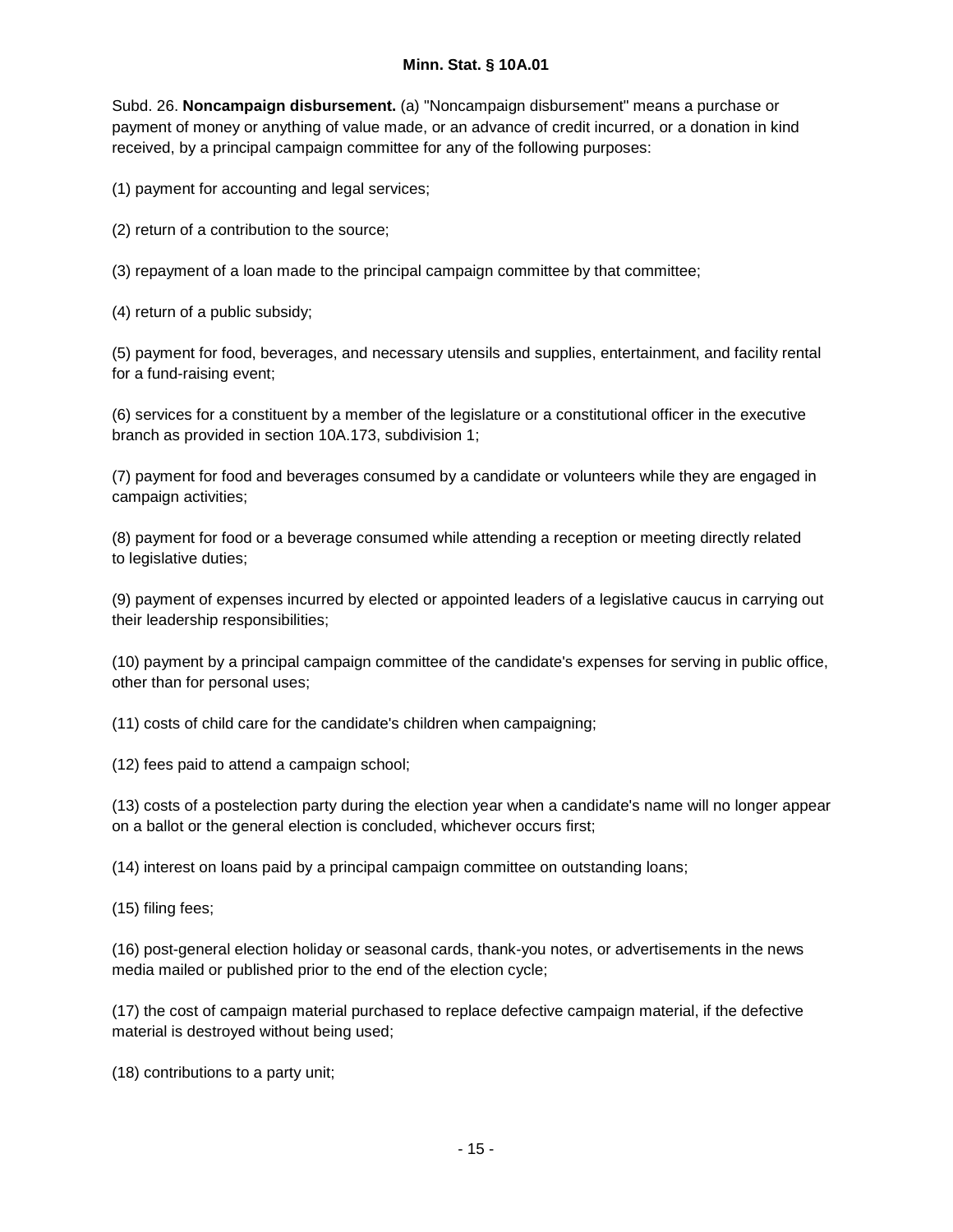(19) payments for funeral gifts or memorials;

(20) the cost of a magnet less than six inches in diameter containing legislator contact information and distributed to constituents;

(21) costs associated with a candidate attending a political party state or national convention in this state;

(22) other purchases or payments specified in board rules or advisory opinions as being for any purpose other than to influence the nomination or election of a candidate or to promote or defeat a ballot question;

(23) costs paid to a third party for processing contributions made by a credit card, debit card, or electronic check;

(24) a contribution to a fund established to support a candidate's participation in a recount of ballots affecting that candidate's election;

(25) costs paid by a candidate's principal campaign committee for a single reception given in honor of the candidate's retirement from public office after the filing period for affidavits of candidacy for that office has closed;

(26) a donation from a terminating principal campaign committee to the state general fund;

(27) a donation from a terminating principal campaign committee to a county obligated to incur special election expenses due to that candidate's resignation from state office; and

(28) during a period starting January 1 in the year following a general election and ending on December 31 of the year of general election, total payments of up to \$3,000 for security expenses for a candidate, including home security hardware, maintenance of home security hardware, identity theft monitoring services, and credit monitoring services.

(b) The board must determine whether an activity involves a noncampaign disbursement within the meaning of this subdivision.

(c) A noncampaign disbursement is considered to be made in the year in which the candidate made the purchase of goods or services or incurred an obligation to pay for goods or services.

## **Minn. Stat. § 10A.173 NONCAMPAIGN DISBURSEMENTS**

<span id="page-15-0"></span>Subdivision 1. **Services for a constituent.** (a) The cost of services for a constituent performed from the beginning of the term of office to adjournment sine die of the legislature in the election year for the office held are noncampaign disbursements. Half of the cost of services for a constituent performed from adjournment sine die to 60 days after adjournment sine die are noncampaign disbursements.

(b) During the periods provided in paragraph (a), a candidate's committee may claim the following expenses as a noncampaign disbursement for services for a constituent under section 10A.01, subdivision 26, clause (6):

(1) the cost of a charter bus to transport constituents to an educational day held at the State Capitol during a legislative session;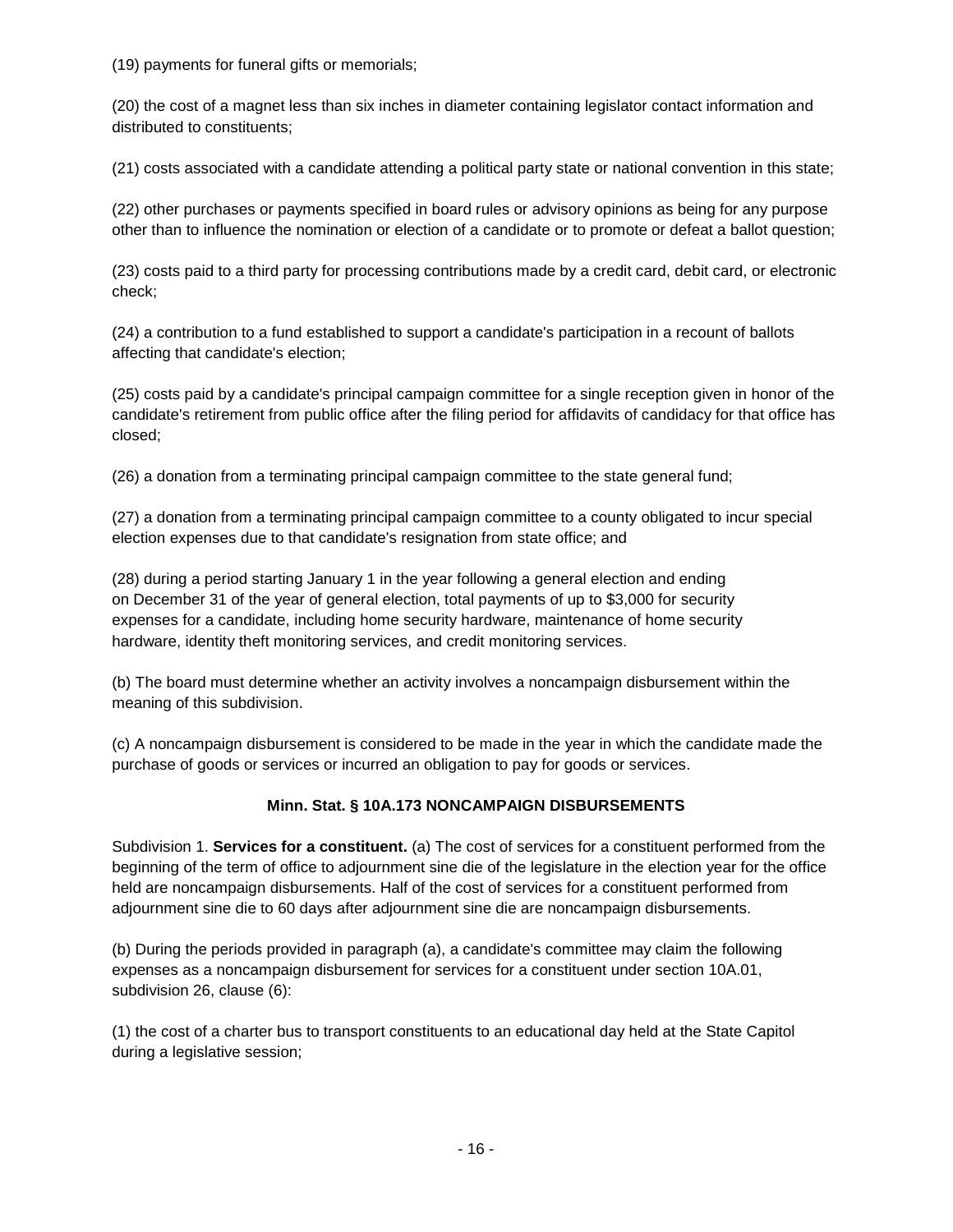(2) the cost of hiring an intern that is directly attributable to the intern's provision of services for constituents;

(3) the cost of congratulatory letters sent to the office holder's constituents that include information about government services available to the recipient or how the recipient can register to vote;

(4) the cost of food or beverages consumed by a constituent during a meeting with the office holder, in compliance with section 211B.13;

(5) the cost of food and beverages consumed by the candidate or volunteers when the candidate or volunteers are distributing communications that qualify as services to a constituent; and

(6) the cost of printing and distributing a review of legislative action and issues to the office holder's constituents if the distribution occurs prior to the sine die adjournment of the legislature.

If the review of legislative action described in clause (6) is distributed after the legislature adjourns sine die, the printing and distribution costs must be prorated between noncampaign disbursements and campaign expenditures as described in paragraph (a), even if the printing occurred prior to adjournment.

(c) A communication prepared as a service for a constituent must include the disclaimer required by section 211B.04 when the communication is disseminated after adjournment sine die of the legislature in the election year for the office held.

Subd. 2. **Food and beverages while campaigning.** A candidate's committee may not claim the cost of food and beverages consumed by the candidate and volunteers when the candidate and volunteers are campaigning outside of the candidate's district, unless the committee intends to terminate and complies with section 10A.27, subdivision 9, paragraph (b), as noncampaign disbursements under section 10A.01, subdivision 26, clause (7).

Subd. 3. **Food and beverages; legislative duties.** (a) A candidate's committee may claim the expense of food and beverages consumed by other legislators or legislative staff at a reception or meeting as a noncampaign disbursement under section 10A.01, subdivision 26, clause (8).

(b) Except as provided by paragraph (a), a candidate's committee may not claim the expense of food and beverages consumed by individuals other than the legislator at a reception or meeting as a noncampaign disbursement under section 10A.01, subdivision 26, clause (8).

Subd. 4. **Expenses for serving in public office.** (a) A candidate's committee may claim the following expenses as noncampaign disbursements for expenses for serving in public office under section 10A.01, subdivision 26, clause (10):

(1) the cost of transportation, lodging, meals, and other expenses necessary to attend meetings and conferences when the reason that the candidate attends the event is to assist the candidate in performing the duties of the office held and the candidate would not attend the event if the candidate were not an office holder;

(2) the cost of traveling to the State Capitol for scheduled legislative committee meetings and regular and special legislative sessions when those costs are not reimbursed by another source; and

(3) the cost of meals for legislative staff while the staff member is engaged in performing legislative work for the candidate.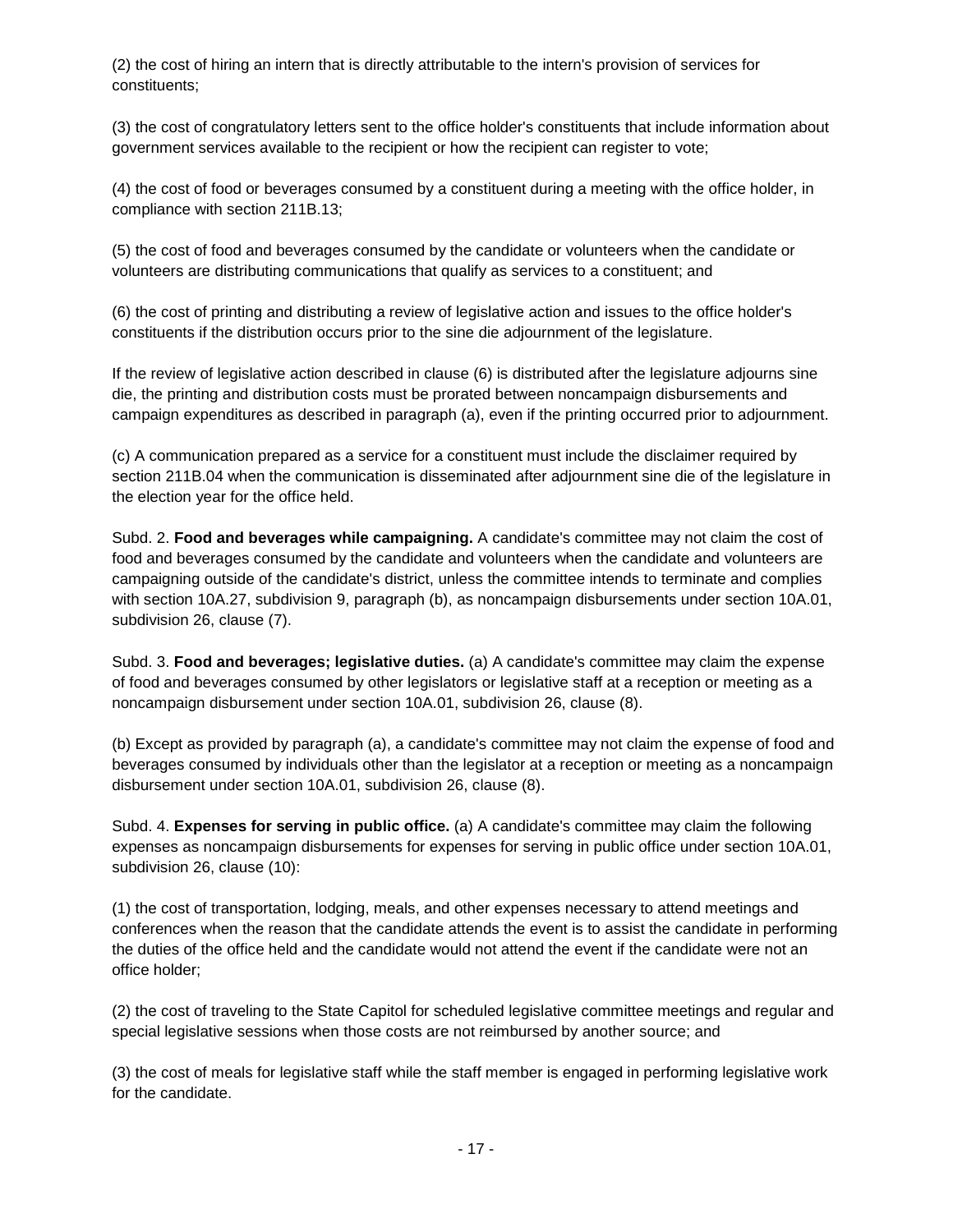(b) A candidate's committee may not claim the following expenses as noncampaign disbursements for expenses for serving in public office under section 10A.01, subdivision 26, clause (10):

(1) the cost of membership fees and dues necessary to belong to organizations located in the office holder's district;

(2) costs incurred for transportation, lodging, and other expenses for trips taken outside of the office holder's district for the purpose of relationship building; and

(3) costs incurred for transportation, lodging, and other expenses by an individual accompanying an office holder on a trip unless the office holder is a person with a disability, as defined in section 363A.03, subdivision 12, and the accompanying individual is providing services that are made necessary by the disability.

<span id="page-17-0"></span>Clause (3) does not require a committee to allocate a travel expense between an office holder and an individual accompanying the office holder on a trip when the presence of the accompanying individual does not increase the amount of the expense.

#### **Minn. R. 4503.0900**

Subpart 1. **Additional definitions.** In addition to those listed in Minnesota Statutes, section 10A.01, subdivision 26, the following expenses are noncampaign disbursements:

A. transportation, meals, and lodging paid to attend a campaign school;

B. costs of campaigning incurred by a person with a disability, as defined in Minnesota Statutes, section 363A.03, subdivision 12, and which are made necessary by the disability;

C. the cost to an incumbent or a winning candidate of providing services to residents in the district after the general election in an election year for the office held;

D. payment of advances of credit in a year after the year in which the advance was reported as an expenditure;

E. payment of fines assessed by the board; and

F. costs of running a transition office for a winning gubernatorial candidate during the first six months after election.

Subp. 2. [Repealed, 21 SR 1779]

<span id="page-17-1"></span>Subp. 3. **Reporting purpose of noncampaign disbursements.** Itemization of an expense which is classified as a noncampaign disbursement must include sufficient information to justify the classification.

## **Minn. Stat. § 211B.12 LEGAL EXPENDITURES**

Use of money collected for political purposes is prohibited unless the use is reasonably related to the conduct of election campaigns, or is a noncampaign disbursement as defined in section 10A.01, subdivision 26. The following are permitted expenditures when made for political purposes:

(1) salaries, wages, and fees;